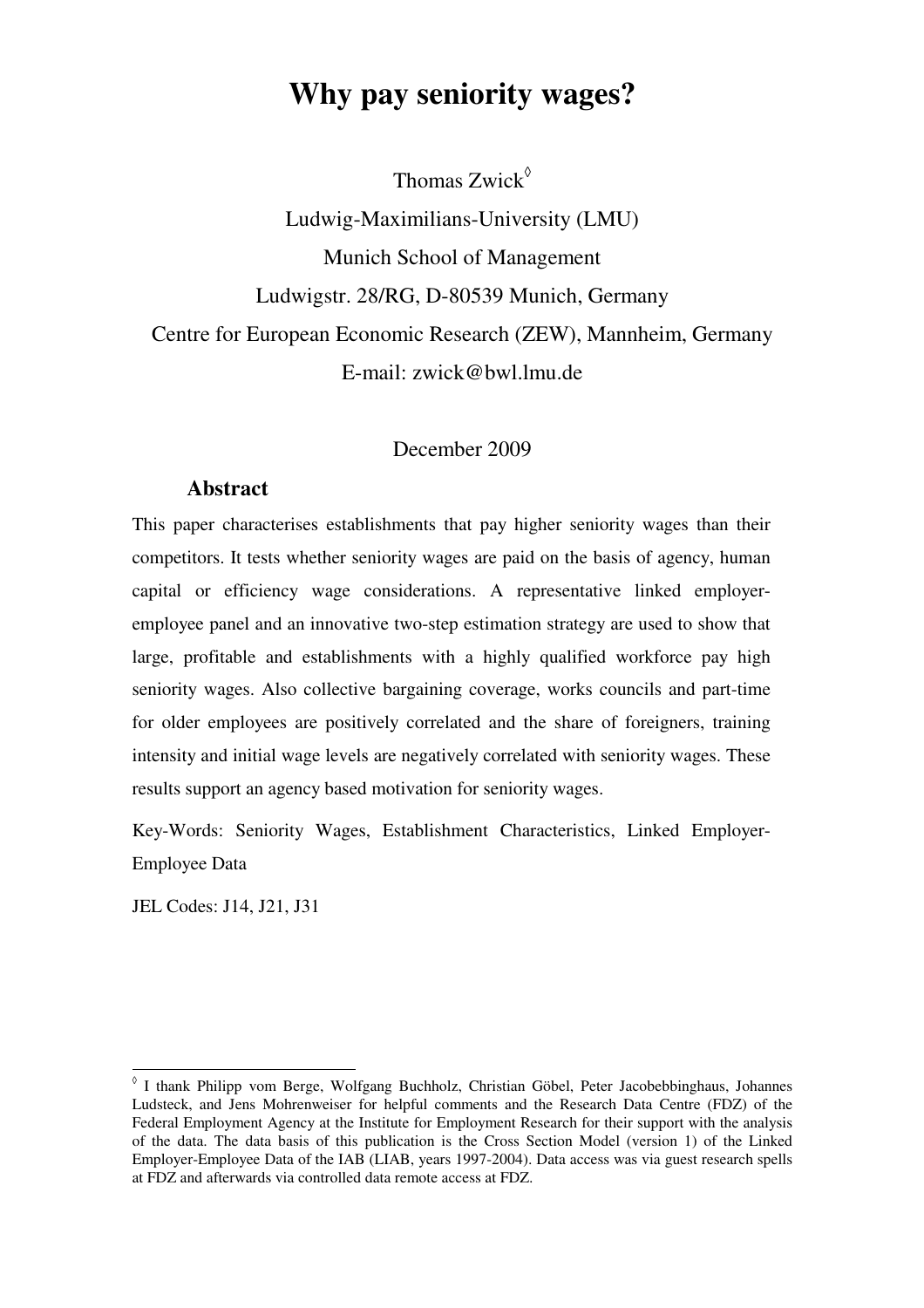#### **1 Introduction**

l

One of the major concerns of the empirical literature on seniority wages is to find out whether earnings increase stronger than productivity. This is notoriously difficult because the individual contribution to productivity is usually not measurable. A first branch of the empirical seniority wage literature therefore collects indirect evidence on the consequences of indicators for the steepness of seniority wages on establishment characteristics such as the employment or hiring structure and the average length of tenure (Hutchens, 1989; Bayo-Moriones et al., 2004; Daniel and Heywood, 2007). This vein of the literature usually is based on establishment level data and uses aggregate indicators for the strength of seniority wages and its consequences. A second string of influential contributions aims at disentangling the "pure" tenure effects in individual wage regressions from productivity increases induced for example by training (Altonji and Shakotko, 1987; Topel, 1991). This literature (has to) assume that the correlation between wages and tenure is homogeneous across firms because these studies are based on individual data that usually do not include establishment characteristics. Notable exceptions to the approaches using either establishment or individual data are the contributions by Levine (1993), Margolis (1996), and Abowd et al. (1999). These papers are based on linked employer-employee data and they show that heterogeneity between establishments in the returns to seniority is a significant empirical phenomenon. However they hardly characterise those establishments that pay seniority wages or concentrate on few correlations.<sup>1</sup> It therefore seems promising to combine both branches of the literature by using a direct seniority wage measure from individual data and then explaining the differences in seniority wages between establishments by a broad range of indicators that can disentangle the motivation of establishments to pay seniority wages.

There are at least three rivalling theories that explain increasing wages with seniority - the agency theory, the human capital theory and the efficiency wage theory. These theories imply different motivations to offer seniority wages and characteristics of establishments that offer seniority wages. This paper aims at empirically disentangling the three theories. The agency theory argues that employees are retained and motivated

 $1$  Levine (1993) interacts the steepness of the seniority profile with time required for training, initial wages and employee turnover.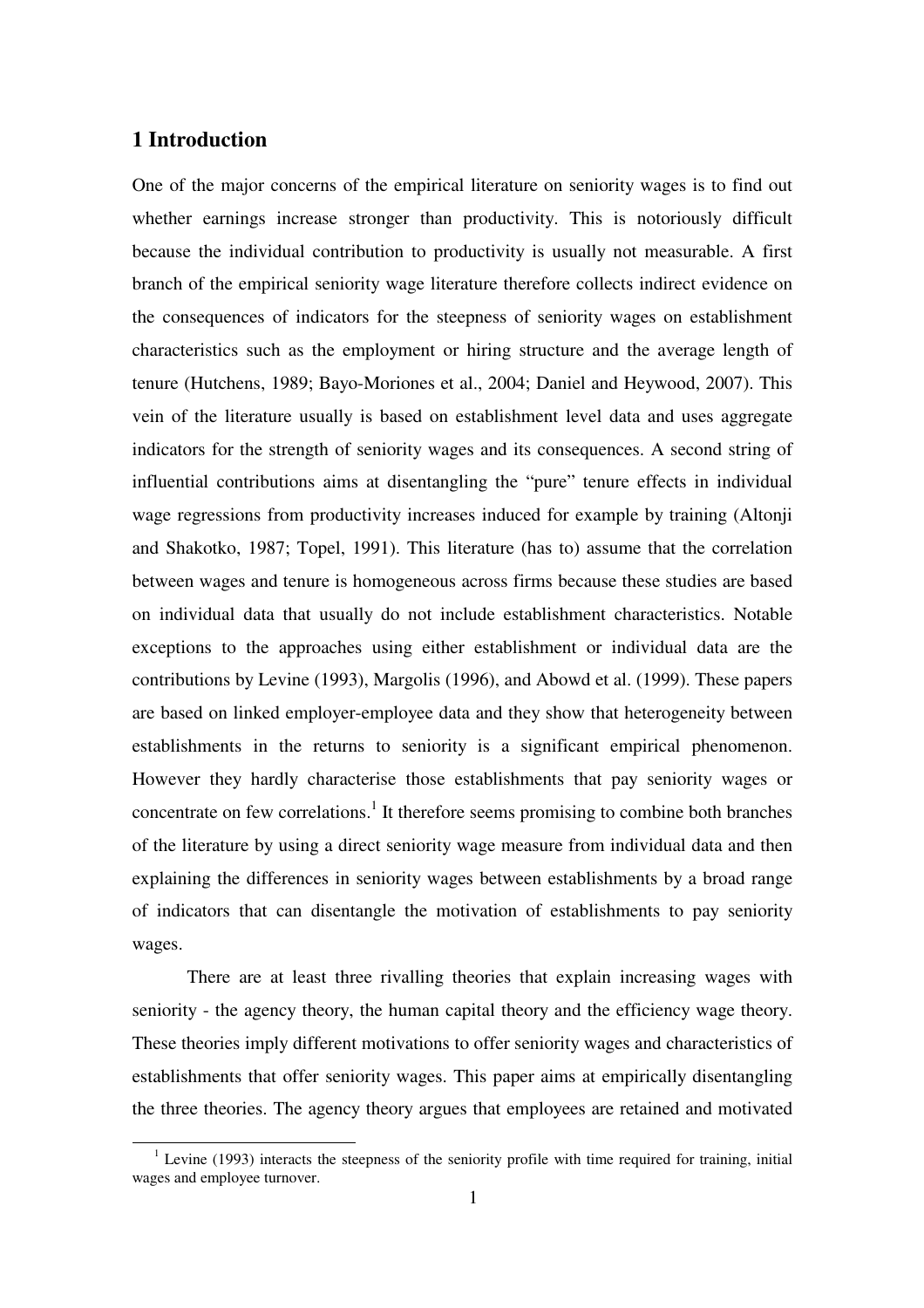by paying steeper earnings than productivity profiles for those who stay in the establishment. Employees receive a low initial wage and contribute to a bond during the first years of seniority that is paid back later by wage increases exceeding the productivity increases (Lazear, 1979; Hutchens, 1987). This theory is contested by efficiency wage considerations that claim that some establishments pay higher wages than the market wage for all or selected employees during their entire career in order to motivate and retain them (Akerlof and Katz, 1986) – here besides seniority wages also initial wages are higher than that paid by the average establishment. Finally, the human capital theory stresses that earnings increases with seniority are a consequence of improvements in human capital induced by training (Carmichael, 1983; Hellerstein and Neumark, 1995; Neumark and Taubman, 1995; Mincer and Higuchi, 1998). At the heart of the differences between these theories is that the agency theory predicts a steeper earnings profile than the productivity profiles and in the efficiency and the human capital theory both profiles are equal.

This paper offers several contributions to the empirical seniority wage literature. It systematically characterises enterprises that offer a steeper seniority wage profile than other establishments in the same sector. It includes a broader variety of explanatory variables than other contributions before and it bases the choice of covariates on theoretical hypotheses. The aim is to discriminate between the three main seniority wage theories sketched above. In addition to establishment size, initial wages, and training behaviour that have previously been analysed in the seniority wage literature, it also includes indicators for industrial relations, working time flexibility for older employees, establishment profitability, and the workforce qualification structure. In addition, a twostep estimation procedure on the basis of linked employer-employee panel data avoids potential biases in the measurement of the seniority earnings profile and provides a direct measure of establishment seniority wages.

The remainder of this paper has the following structure. The next part discusses in detail the main theories why enterprises pay seniority wages, which kinds of establishments should offer seniority wages according to these theories and the empirical evidence on differences between enterprises with respect to their seniority wage structure. The third part explains the empirical estimation strategy and the fourth part presents the representative linked employer employee panel data set used. The fifth part contains the empirical evidence on the characteristics of establishments that pay steeper seniority wages than their competitors and the sixth part concludes.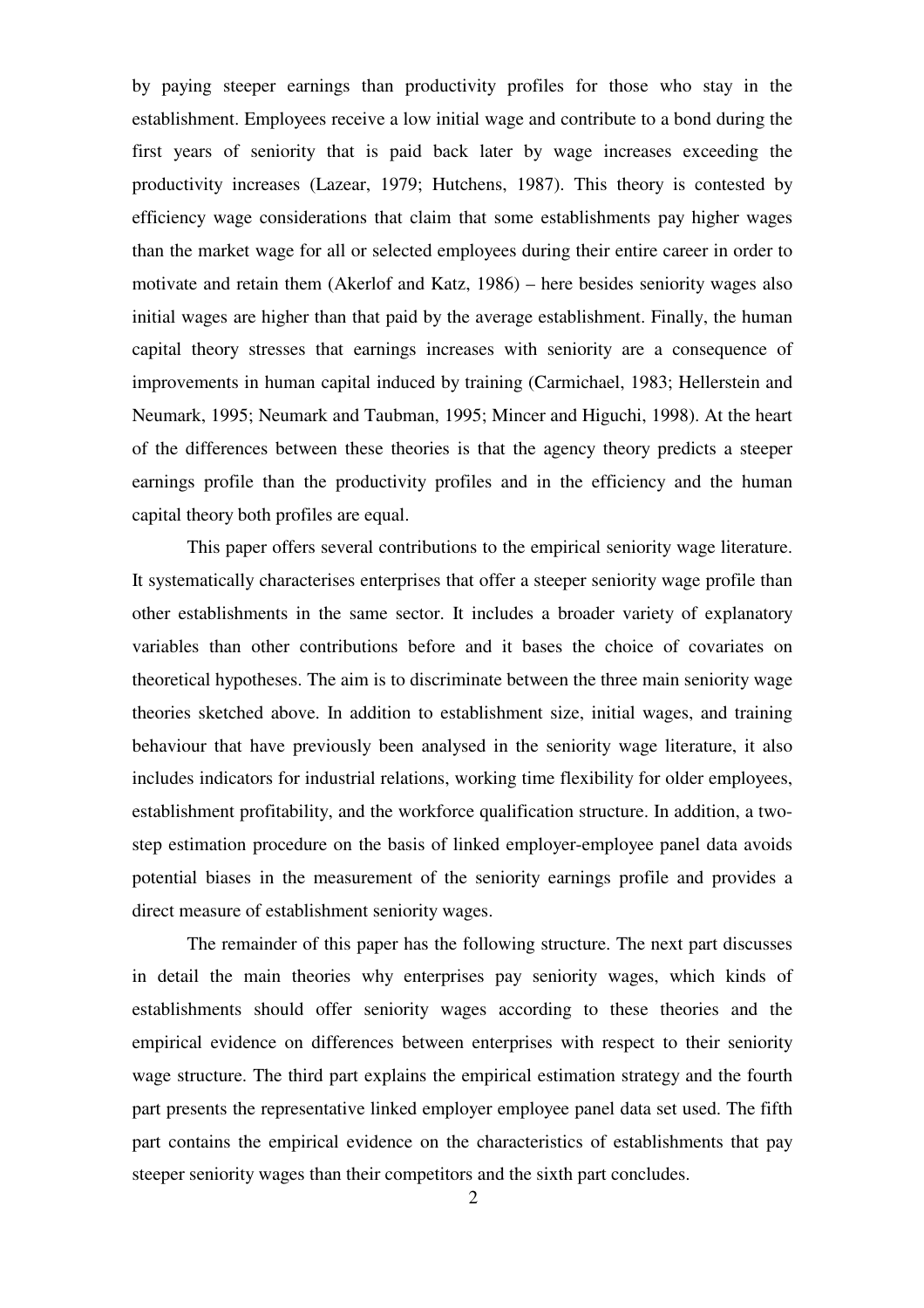#### **2 Background**

l

According to Lazear (1979, 1981), employers and employees may enter into implicit contracts, whereby workers receive a wage that is less than the value of their marginal product at the beginning of the contract and larger than the value of the marginal product at the end. The employees are indifferent to work for an employer with implicit contracts or an employer that pays wages equal to the marginal product value if the (expected) present value of both earnings paths is equal. The steeper wage path of firms with deferred compensation changes the workers' incentive structure, however. It induces them to work harder and remain honest with the firm in order to finally reach the pay-back period of the bond. Workers who shirk or steal run the risk of being caught and fired and therefore forgo the higher payments that come at the end of the contract. This change in behaviour efficiently solves the agency problem<sup>2</sup> and makes redundant more costly alternatives such as efficiency wages (i.e. wage mark-ups paid during the entire career) or extensive effort control mechanisms. Deferred compensation or seniority wages therefore increase the value created over the life cycle and probably also the life time wealth for the employee if the employer shares part of the increased value. One condition is however that the employee trusts the employer not to renege on the implicit contract because the employer´s gain to terminating a work relationship midstream is large.

The agency interpretation of seniority wages implies several correlations between the steepness of the tenure wage profile and establishment characteristics. First, Becker and Stigler (1974) and Lazear (1979) predict a negative relation between the returns to seniority and wages of job entrants because employees have to contribute to a bond that is repaid later. A negative correlation between the steepness of seniority wages and initial wages is an indicator that distinguishes the agency interpretation from a rivalling interpretation: in an efficiency wage model, Akerlof and Katz (1986) argue that younger workers with strong seniority wages should also receive higher wages at the beginning of their careers. Abowd et al. (1999) demonstrate however on the basis of a panel of French individual-firm matched observations collected by INSEE for 1976- 1987 that returns to seniority are negatively related to initial pay. Levine (1993) also

 $2$  Agency problems arise when employees reduce the joint surplus because the labour contract leaves leeway (their behaviour is not transparent to the principal because there is asymmetric information, risk,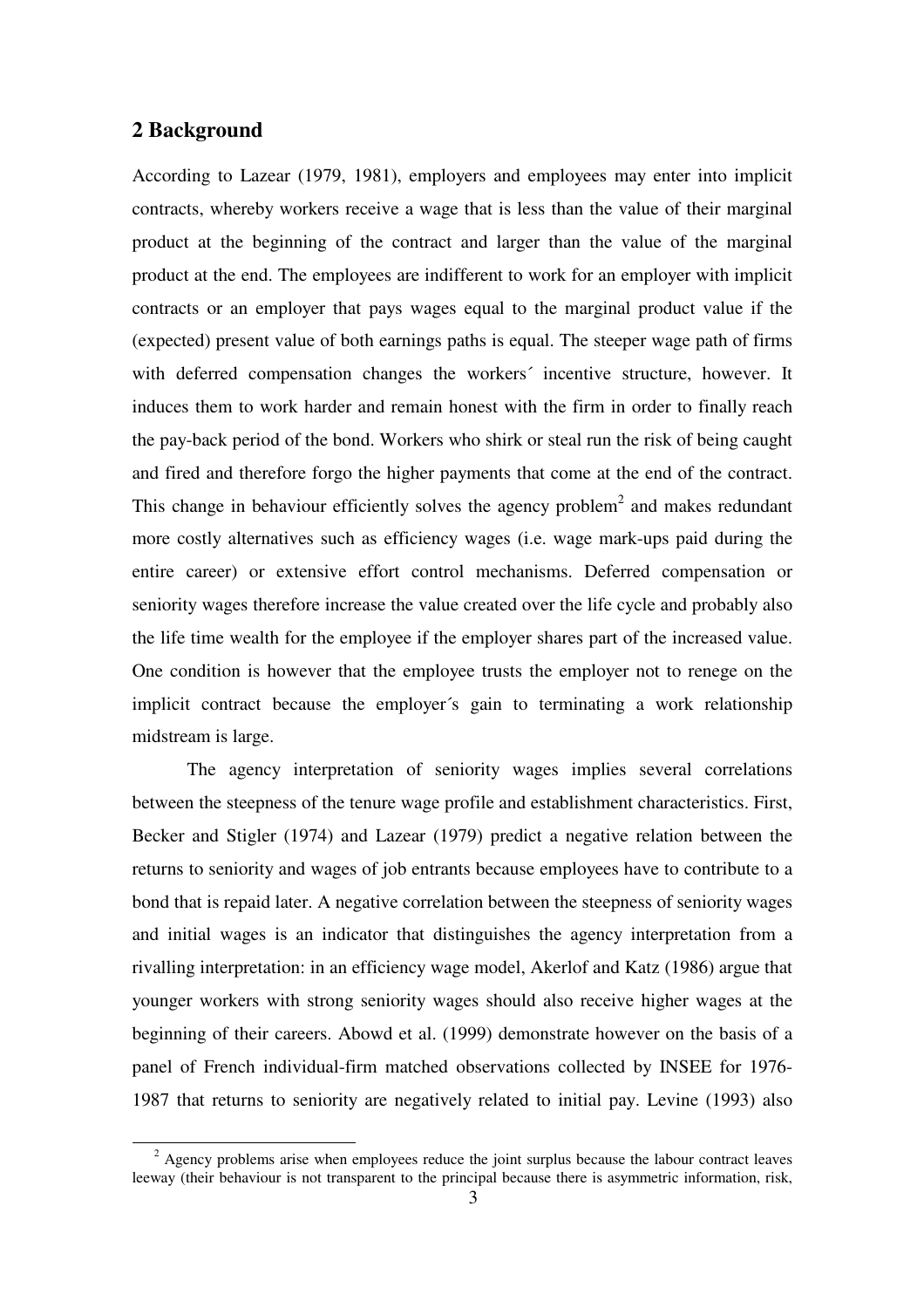finds a negative correlation between plant-specific returns to tenure and plant-specific average initial wages. He uses two small cross-section linked employer-employee surveys from the Indianapolis area in the United States and the Atsugi region in Japan. Bronars and Famulari (1997) estimate wage growth differentials across employers. They relate initial wages to current wages taking into account current tenure and find a significant dispersion in wage growth differentials across employers, conditional on worker characteristics. Differences in employer and worker characteristics therefore can account for a large share of the differences in wage growth. The authors use the US Bureau of Labor Statistics´ White Collar Pay Survey entailing 1681 workers in 241 establishments. They differentiate between average wage growth of men and women with different tenure and experience, and they demonstrate that employees with high wage growth had lower initial wages.

The other main rivalling explanation for increasing wages with tenure besides the efficiency wage theory is that they might be completely driven by (specific) human capital investments that lead to higher productivity (Carmichael, 1983; Hu, 2003). According to this theory greater training efforts imply a steeper seniority profile on the job and returns to experience according to the human capital theory (Mincer and Higuchi, 1988). The problem is that it is not easy to empirically disentangle tenure and training effects on wages because productivity increases associated with training investments are hard to measure and agency related deferred compensation might only apply for certain jobs or enterprises (Hutchens, 1989). The results presented by the empirical literature that tries to find out whether wage increases with seniority are caused by human capital increases or agency considerations are not consistent so far. On the basis of the waves 1976-1984 of the Michigan Panel Survey of Income Dynamics, Brown (1989) shows for example that within-firm wage growth is correlated to years of training necessary to do the job. He finds no additional effects of tenure on wages and high returns to specific training. Brown concludes that seniority wages are no indicators of agency problems. Barth (1989) uses a very similar indicator for the required level of on-the-job training but finds that firms in which employees have jobs that require a relatively high level of on the job training pay a lower seniority premium. Levine (1993) first calculates enterprise-specific returns to tenure by interacting individual tenure (and tenure squared) with plant identifiers in an individual wage equation. In a second

-

and uncertainty) and the interests of employer and employee are not aligned (Milgrom and Roberts, 1992).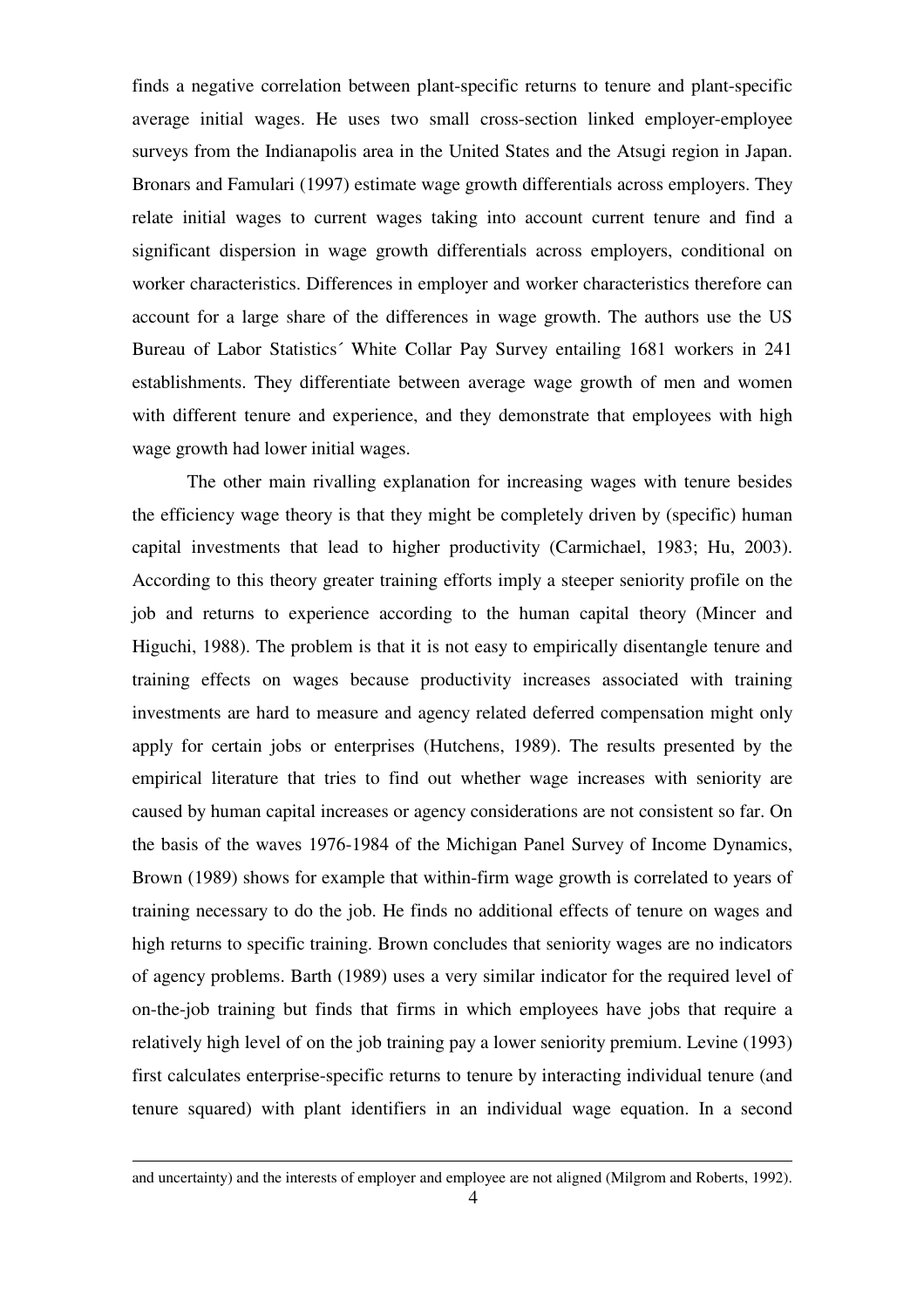estimation step, he tests whether establishments with high average returns to tenure have higher training incidence in specific and/or general human capital. Levine finds a negative correlation between seniority wages and four out of five training indicators. Both papers therefore support the agency interpretation of wage increases by tenure. Lazear and Moore (1984) compare the steepness of age-earnings profiles between selfemployed and salaried workers taking into account on-the-job training. On the basis of the US Current Population Survey for 1978 they come to the conclusion that under some strong assumptions most of the increase in wealth across occupations that is associated with steeper wage profiles reflects incentives and not on-the-job training.

Another indicator that allows us to distinguish between the agency and the human capital interpretation of seniority wages is establishment size. One might assume that larger firms have a stronger agency problem than smaller firms because the employees are not so easy to control and the individual contribution to the establishment performance is not readily measurable (Booth and Frank, 1996). Using separate individual Mincer equations for three establishment size classes, Hashimoto and Raisian (1985) find that in Japan the largest firms indeed pay the highest rewards for seniority and the smallest firms the lowest. They use the Japanese Basic Survey of Wage Structure for 1980. For the United States by contrast, they stress that the highest seniority wage mark-ups are paid by the smallest firms. The evidence is based on the 1979 Current Population Survey (CPS). Hu (2003) on the other hand shows on the basis of pooled Mincer regressions from four waves of the Benefits Supplement to the US CPS between 1979 and 1993 that wage-tenure profiles are steepest for the largest firms and flattest for the smallest firms. She explains these differences by a higher propensity of larger firms to invest in firm specific human capital, however. The empirical evidence on the relation between the steepness of seniority wages and firm size is therefore contradictory so far and it makes clear that training efforts and firm size have to be controlled for in order to distinguish between both efficiency wage theories.

This paper tests several additional hypotheses on the correlation between establishment characteristics and seniority wages that might empirically support the agency interpretation of seniority wages and have not been tested before. The first hypothesis is related to the qualification structure of enterprises: it pays more to motivate and retain employees if they are higher educated because they usually have more discretion in their activities and an increase in their effort usually has a bigger impact on establishment performance. In addition, tying employees to the employer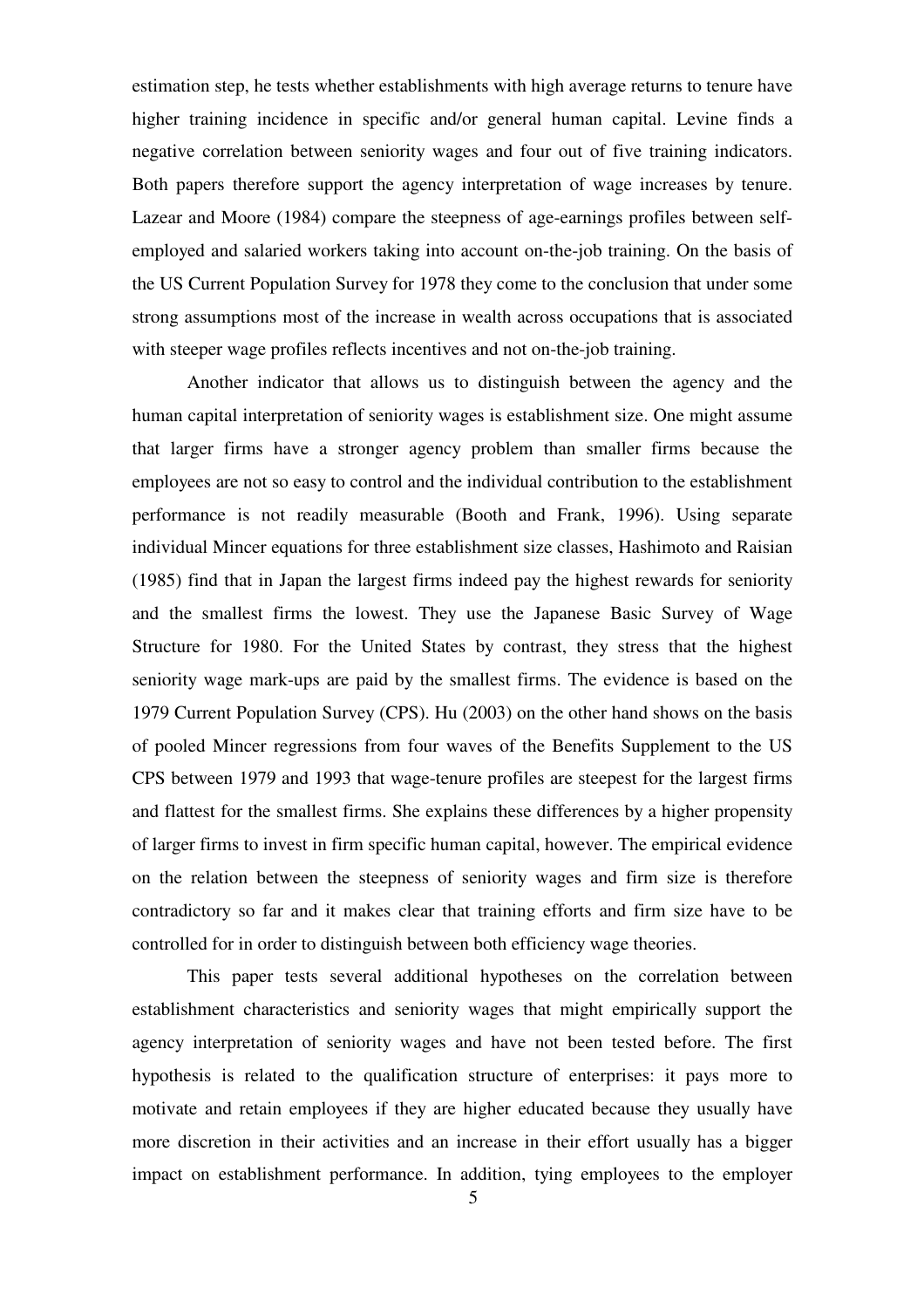might be more important for higher qualified employees. They frequently have higher rates of planned mobility between firms in the process of building an optimal career path (Sicherman, 1990). This means that establishments with higher qualified employees should use seniority wages more frequently in order to solve their agency problem. According to the human capital hypothesis higher educated employees invest a higher proportion of their earnings capacity into the development of their human capital. This might also lead to stronger tenure-earnings profiles (Heckman et al., 1998). In order to separate both hypotheses therefore besides the education level also training has to be accounted for.

The next two hypotheses are related to industrial relations. Works councils try to protect employees with higher seniority by making it more costly to dismiss these employees. They hereby reduce dismissals and voluntary quits and increase the tenure of employees (Backes-Gellner et al., 1997). Works councils therefore make the commitment of an establishment more credible to keep their employees and pay higher wages in the future (Bayo-Moriones et al., 2004). They are also safeguards against employer opportunism because employers might be tempted to dismiss workers half way before they have received the full compensation for the bond they have paid in the first tenure years (Lazear, 1981). Especially with regard to dismissals, works councils have a rather strong position, implying that employment protection in Germany has a strong collective component (Backes-Gellner et al., 1997) - prior consultation with the works council is a prerequisite of the validity of any dismissal (§§102-3, Works Constitution Act). According to §1 of the Dismissal Protection Act of 1969, dismissals must not be "socially unwarranted". This means that they must be justified in terms of either the conduct of the individual employee or the operational requirements of the enterprise. An additional argument for a positive impact of works councils on the tenure-earnings profile may be that works councils are dominated by insiders with high job tenure and that their effect is concentrated on their constituency (Boockmann and Hagen, 2003). Addison et al. (forthcoming) find however that the wage effects induced by works councils are higher for those groups with wage disadvantages (females, low qualified or foreigners). These groups usually are under-represented in the constituency of works councils, however.

Unions might be especially attuned to the desires of senior workers – they are dominated by incumbents on the expense of labour market or job entrants (Freeman and Medoff, 1984). Kuhn and Robert (1989) show in their two-worker union model that in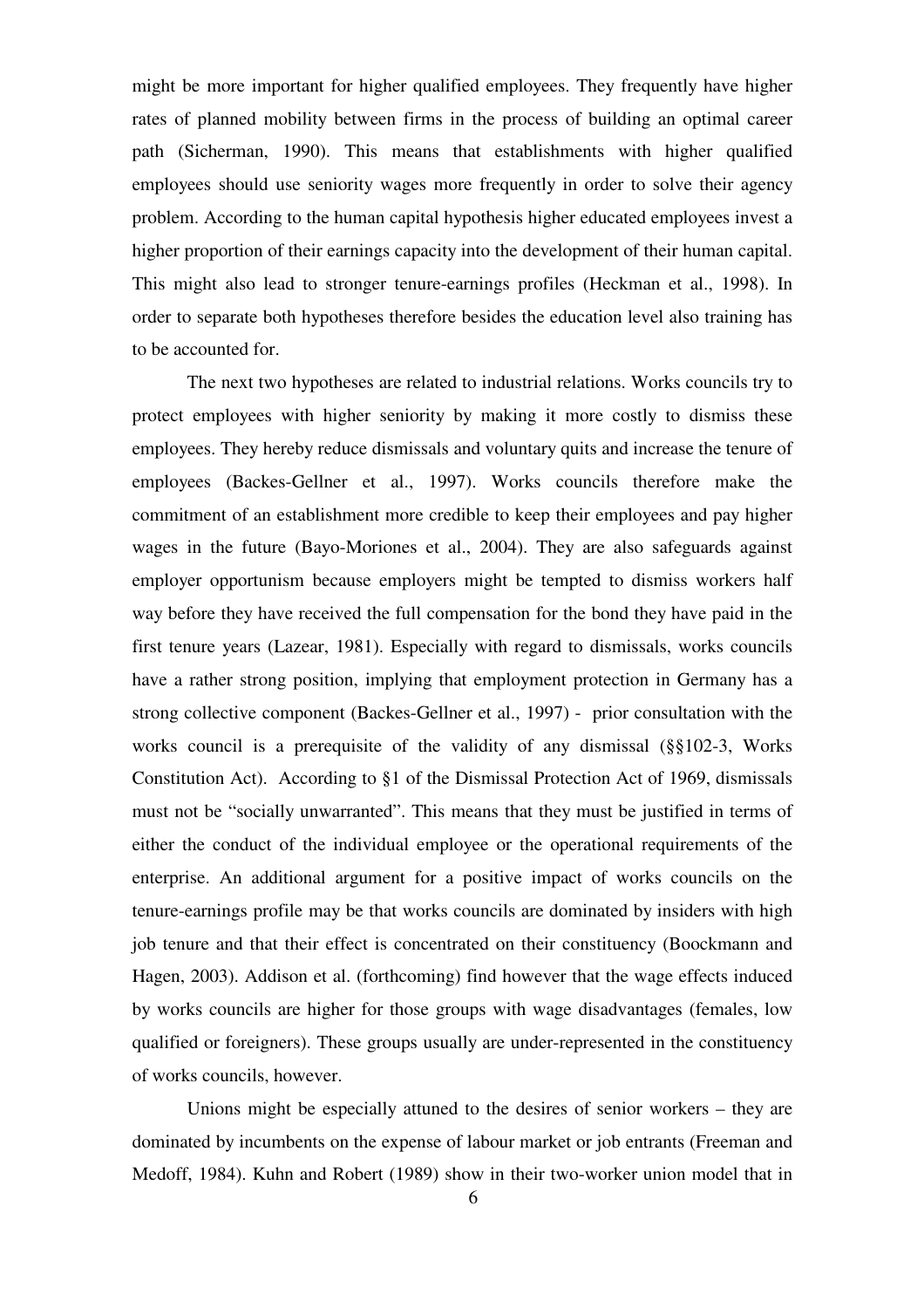order to extract the maximum rent from the firm, a union should support a wage profile that favours senior workers over junior workers independent of their distributional preferences. Topel (1991) indeed finds that cumulative returns to tenure for union members are larger and rising relative to non-members. Freeman and Medoff (1984) note however that unions lead to a flatter wage profile, although the total compensation differential increases with seniority (a result, they find disturbing, p. 131). Booth and Frank (1996) argue on the basis of the British Household Panel Survey (wave 1991) that unions with a formal seniority wage scale have a steeper experience earnings profile than non-union establishments. This is not the case for unions without an incremental wage scale. In Germany, there are almost no formal seniority wage rules in collective bargaining contracts, however (Bispinck, 2006) and therefore higher seniority wages in establishments with collective bargaining and works councils might be an indicator to solve the agency problem voluntarily by integrating the interests of unions and works councils.

A further hypothesis in the same vein is that more profitable establishments might share profits by using seniority wages or rewarding their stayers by higher wage increases than other establishments. This correlation might also be expected in efficiency wage models. It therefore only allows the discrimination between agency considerations and human capital models.

A final hypothesis that allows us to differentiate between the three theories is the option to offer part-time employment specifically for older employees (*Altersteilzeit*). Establishments that pay higher seniority wages as a consequence of an increase in productivity induced by human capital investments or efficiency wages should not have an incentive to allow older workers to work less hours if he or she wishes to do so. In the case of an agency induced seniority wage profile entailing higher wages than productivity at the end of a career, employers are quite willing to let employees work less when they are older because this saves part of the difference between productivity and wages. In addition, we know that older employees frequently prefer to work parttime when they get older because they have to take care for a sick relative or because their own health condition is then less affected by demanding work conditions (OECD, 2006, p. 77).

Summing up, the following correlations between establishment characteristics and the strength of the seniority earnings profile should be found if establishments pay seniority wages motivated by agency considerations: high seniority wages should be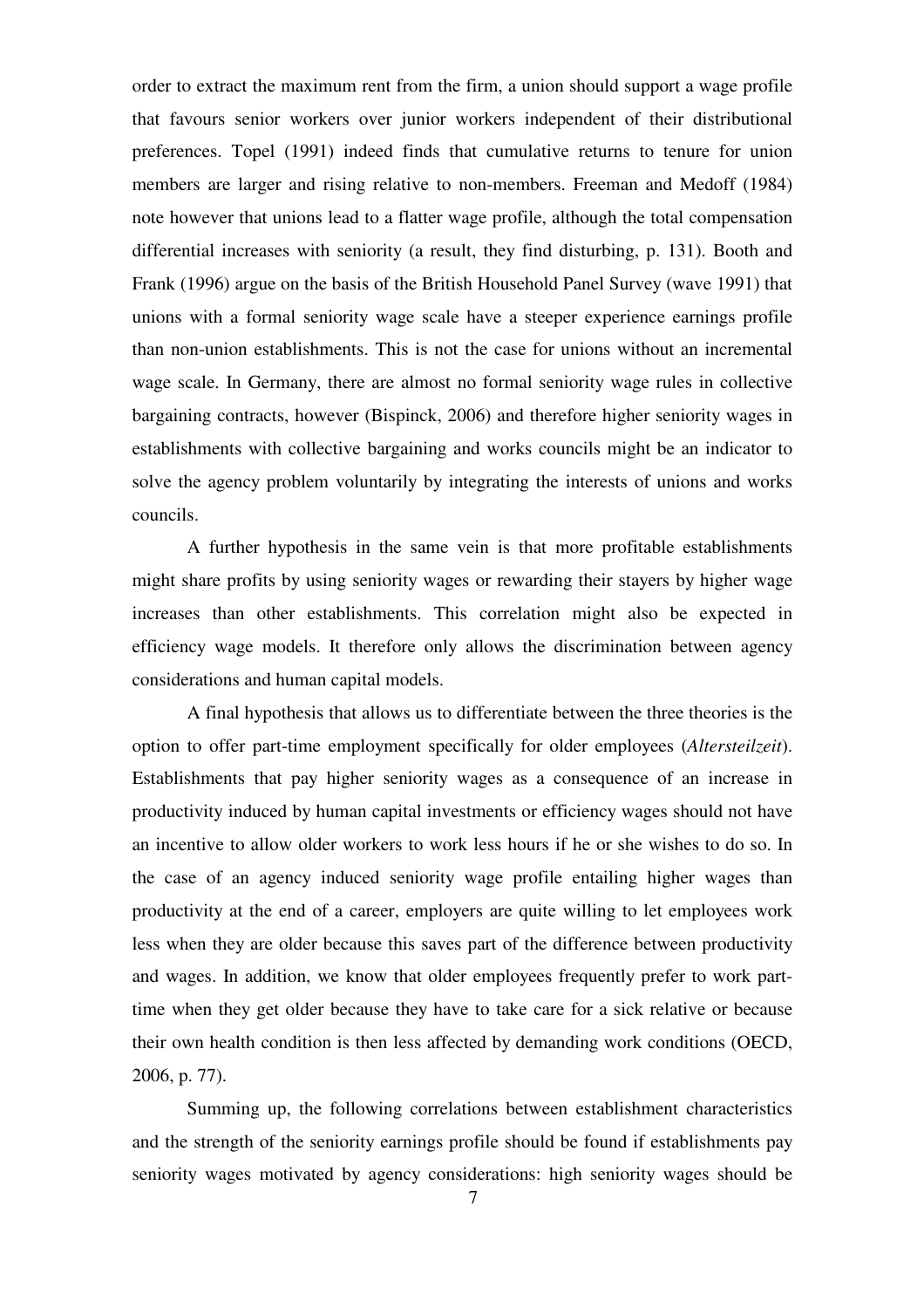positively correlated with establishment size, profitability, the qualification level of employees, and the presence of works councils, collective bargaining coverage as well as part-time working time arrangements specifically for senior employees. Finally, there should be no positive correlation between seniority wages and continuing training intensity and a negative correlation with initial wages.

The empirical papers mentioned so far do not systematically explain the correlation between establishment characteristics and the steepness of the wage seniority pattern. Some contributions however try to find support for the agency version of seniority wages on the establishment or job level using indirect indicators for seniority wages. Bayo-Moriones et al. (2004) use cross-section survey data from the Spanish manufacturing industry dating from 1997 and including more than 700 establishments with more than 50 employees. The dependent dummy variable equals one if seniority is an important determinant for wage setting. They find some support for the agency theory because the self-assessed importance of seniority wages is negatively correlated with explicit monetary incentives and monitoring. Correlations with a strong union coverage, strong export share, wages above the sector level or establishment size are insignificant, however.

Hutchens (1986, 1987) also finds indirect support for the agency theory. Both papers do not look at establishments but at individual jobs. The first paper shows that jobs in which only a small share of recently hired workers are over age 55 in relation to the share of all workers that are over age 55 are characterised by mandatory retirement, a pension, long tenure, and high wages per hour for older employees. The second paper, which is also based on a cross section of the National Longitudinal Survey of older males and the Dictionary of Occupational Titles shows that a repetition of tasks variable has positive correlations with mandatory retirement, pension, tenure, and wages of older employees and a negative correlation with the share of recently hired older workers.

 Barth (1997) estimates individual Mincer equations including firm fixed effects and then analyses which average firm characteristics influence the fixed wage effect. On the basis of the cross sectional Norwegian Survey of Organizations and Employees (that on average reports wages for less than five employees per firm), he finds some support for the agency theory because piece rate workers have negligible returns to seniority while workers with less direct financial incentives enjoy returns to seniority.

Hellerstein and Neumark (1995, 2004) and Hellerstein et al. (1999) measure the impact of different groups of workers on productivity and wages in order to avoid the

8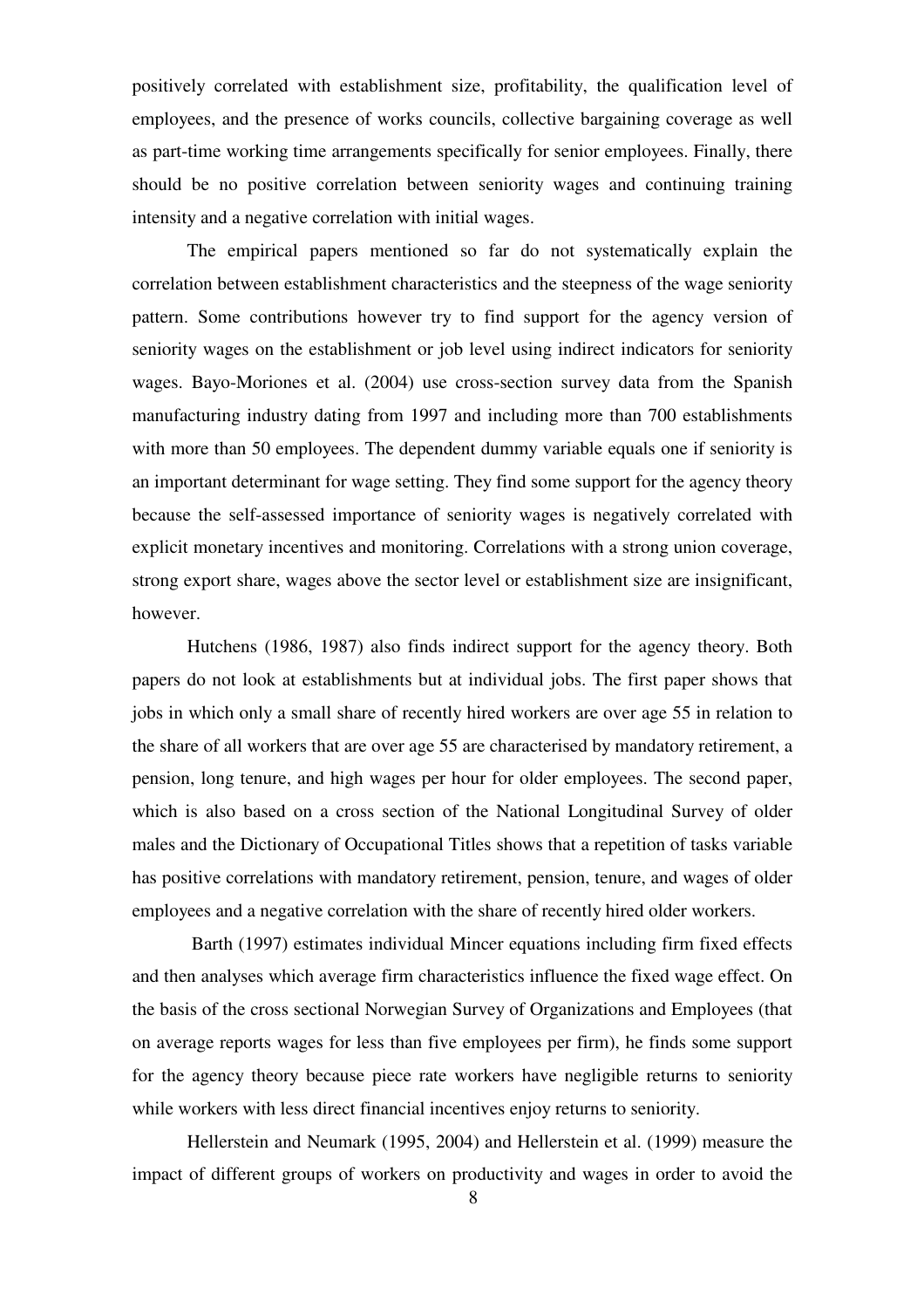measurement problem of individual productivity impacts. Hellerstein and Neumark (1995) analyse the impact of the shares of young, middle aged and older employees in the occupation categories unskilled, academics, engineers, and technicians on productivity and labour costs. On the basis of Israel´s Central Bureau of Statistics (CBS) data from 1988, they do not find significant differences between the wage and productivity profile and tentatively argue that the wage increases are close to the productivity increases and therefore supportive of the human capital model. Their profiles are measured rather imprecisely, however. Hellerstein et al. (1999) compare in non-linear estimations the productivity impact of prime-aged workers with the impact of older workers with their differences in relative wages. They use a US linked employeremployee data set for 1989 from the Census of Population and the Longitudinal Research Database. They find that productivity and earnings rise at the same rate over the life cycle for both groups of workers. Hellerstein and Neumark (2004) use a similar estimation approach on the basis of the large and representative US 1990 Decennial Employer-Employee Dataset. They find that the estimated relative wage profile is steeper than the relative productivity profile, consistent with the agency interpretation of seniority wages.

Most papers mentioned so far use indicators for seniority wages that do not disentangle the effect of tenure and matching quality. This might bias the seniority wage effects measured because employees with a better job match tend to stay longer with their employers (Altonji and Shakotko, 1987; Topel, 1991). The only exception so far is a paper by Abowd et al. (1999) that uses French linked employer-employee data (the *Déclarations Annuelles des Salaires* from 1976-1987). They show that the estimated returns to seniority decrease when a firm-specific intercept and a firm specific seniority wage slope are included in individual wage equations. In addition, the estimated standard deviation of the seniority wage slopes is at least three times as large as the mean of the coefficient (see also Margolis, 1996). This means that there is a lot of variance to explain between individual seniority-wage patterns – Abowd et al. (1999) do not attempt to characterise the differences between the enterprises, however.

#### **3 Estimation Strategy**

A string of papers shows that seniority wages can be split into wage increases induced by increases in matching quality and the seniority effect on wages (Altonji and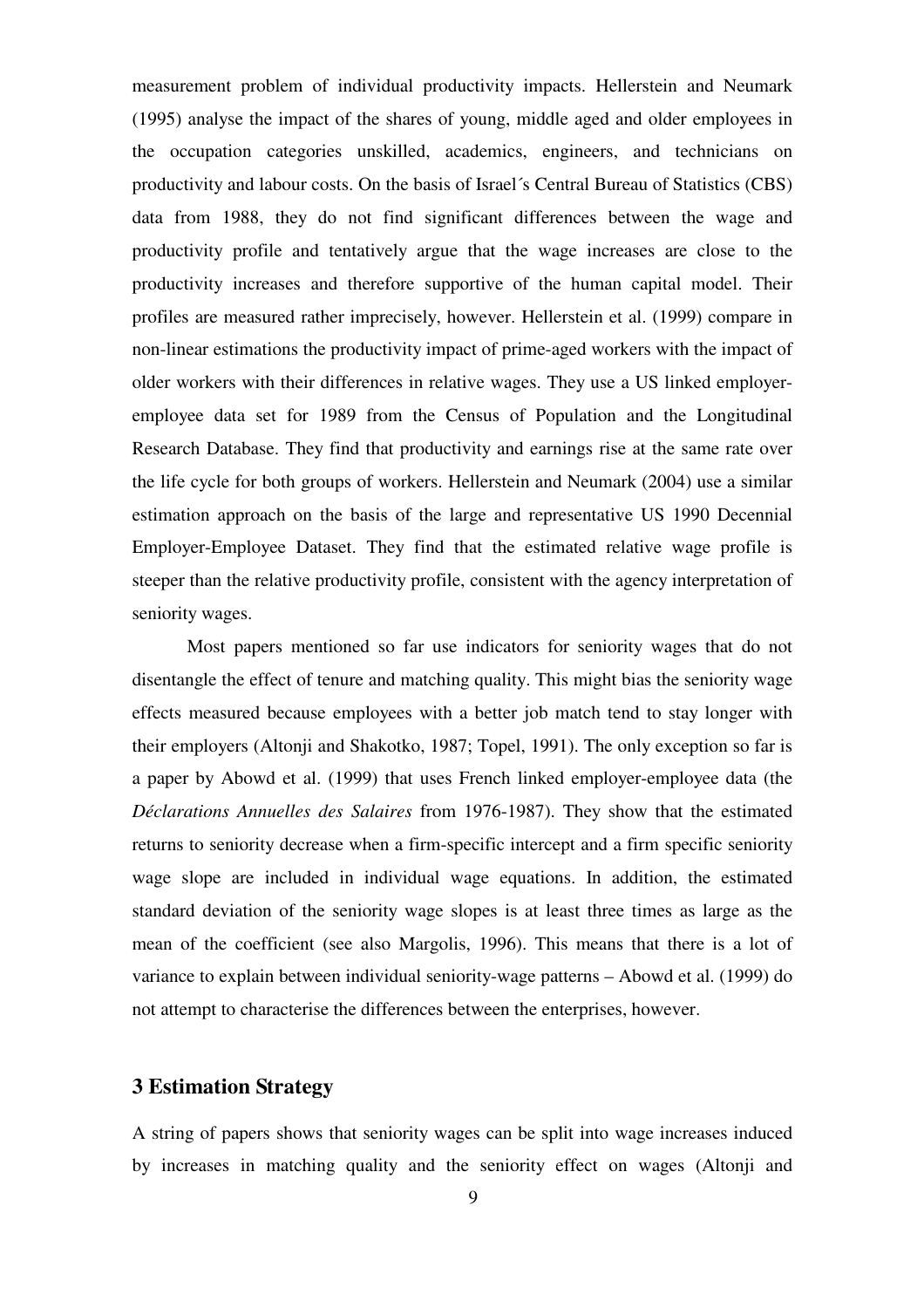Shakotko, 1987; Topel, 1991; Dustmann and Pereira, 2008; Zwick, 2008). Employees with a better match between their skills and those demanded stay longer with their employer, have a higher productivity and earn more. However these employees frequently had high earnings already when they entered the job. This means that the seniority variable might be endogeneous in the wage equation. One way to avoid biases in estimations is to instrument seniority (and experience) by their deviations from the individual means (Altonji and Shakotko, 1987; Dustmann and Pereira, 2008). An alternative is to measure wage growth of stayers instead of wage levels and separate the tenure and experience effect on wages increases (Topel, 1991).

The first estimation step in this paper is to estimate individual seniority wages according to the procedure proposed by Topel (1991). His original approach however constrains all firms to reward seniority in the same manner and precludes the possibility that firms might strategically use different levels of initial earnings and rates of earnings growth to motivate and retain individuals with particular combinations of productive capacities (Margolis, 1995). The measured tenure coefficient therefore is a weighted average of firm-specific returns and may deviate from the true average returns if we allow for differences between establishments.

The first estimation step is based on individual seniority profiles and therefore gives us the opportunity to discriminate between individuals with higher and lower observed seniority profiles by using the individual deviations from the predicted average increase in wages. In a second estimation step these individual deviations from the average seniority wages are aggregated to the enterprise level. They identify establishments with steep and flat seniority wage profiles because they are taken as differences from the sector and year averages in order to control for the ease to monitor effort (Hutchens, 1989) and to capture macro-economic shocks that have an impact on all wages. Finally, the characteristics of the establishments that have a relatively steep seniority wage profile in comparison to the average establishment in the sector can be explained by establishment characteristics.

 As indicated above, Topel (1991) argues that tenure is endogeneous in an earnings regression. In order to separate the tenure and the experience effect, first the growth of real wages ∆*w* in year *t* is estimated only for those workers *i* who stay with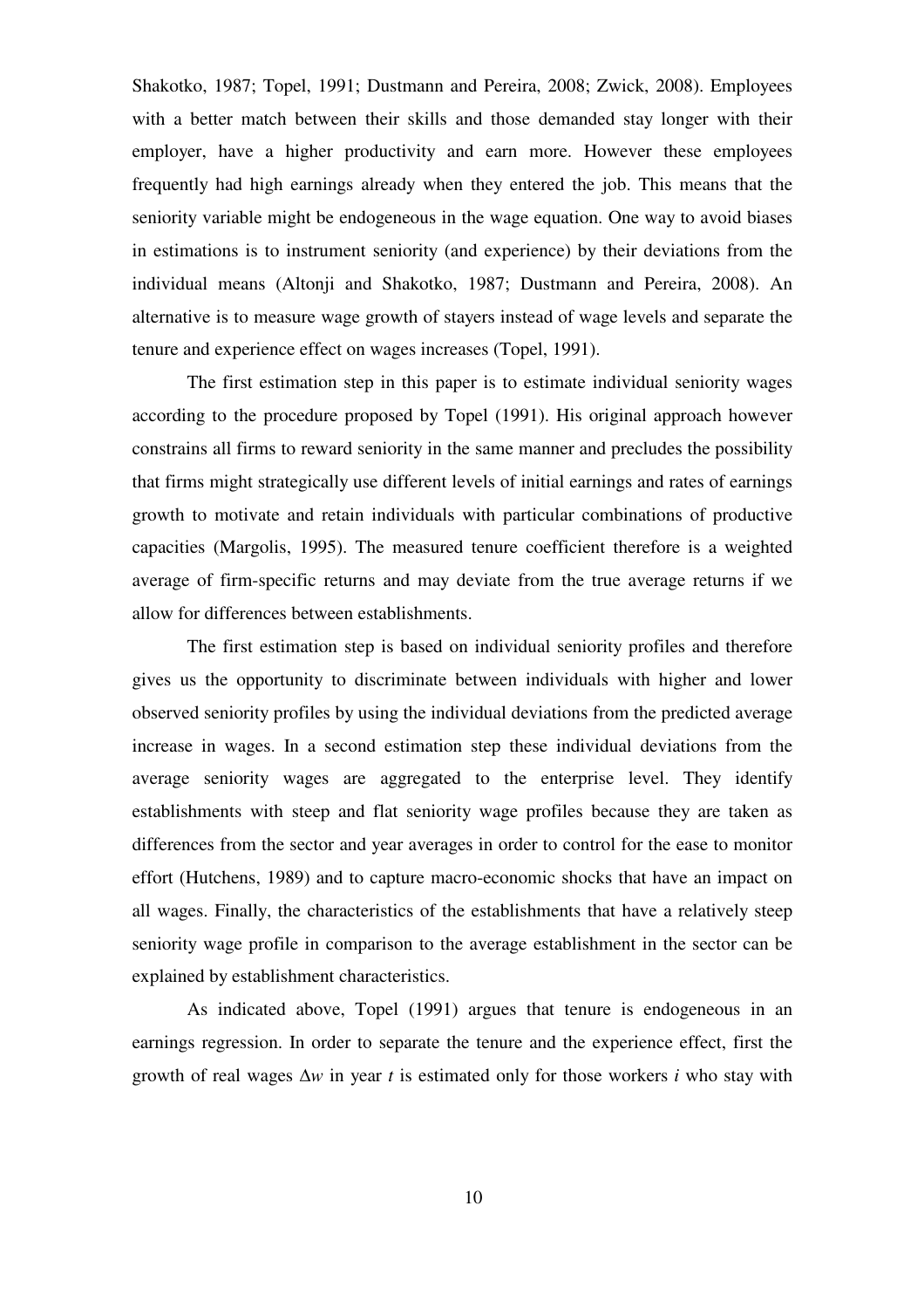the same employer. Only the main characteristics that change over time – tenure ∆*t* and experience  $\Delta e$  – (and their squares, triples, and quadruples) are included here<sup>3</sup>:

$$
\Delta w_{it} = \alpha_1 \Delta t_{it} + \alpha_2 \Delta t_{it}^2 + \alpha_3 \Delta t_{it}^3 + \alpha_4 \Delta t_{it}^4 + \beta_1 \Delta e_{it}^2 + \beta_2 \Delta e_{it}^3 + \beta_3 \Delta e_{it}^4 + \varepsilon_{it}
$$
\n(1)

From the estimates of equation (1), the cumulated predicted average wage increase since the present job began is calculated for every employee taking into account individual experience and tenure. Please notice that one cannot distinguish yet between the linear tenure and experience effect but only observe their combined effect in the coefficient  $\alpha_1$ because both measures increase by one from year to year for those who stay in the same firm.

The average predicted wage increase in the present job – given the current tenure and experience – is then deducted from the current wage in order to obtain the predicted wage at the beginning of the present job at  $t=0$ :  $w_0 = w_i - \Delta w_i$ .<sup>4</sup> In the next estimation step,  $w_0$  is explained by the experience at the beginning of the current job  $e_0$  and a vector *F* of further individual and enterprise characteristics:

$$
w_{0i} = \beta_0 e_{0i} + \delta' F_i + \zeta_i
$$
 (2)

The unbiased wage increase induced by seniority is calculated by deducting the experience effect on the initial wage level  $\beta_0$  in equation (2) from the joint linear seniority and experience effect  $\alpha_1$  in equation (1).<sup>5</sup>

Having obtained the unbiased individual seniority wage profiles, the steepness of the establishment seniority wages can be calculated. For this, the error terms of equation (1) are taken (i.e. the positive or negative deviations from the average predicted wage increase  $\varepsilon$ <sub>*it*</sub>). This captures the individual deviation from the average wage increase for stayers taking individual experience and tenure into account. Then the individual residuals are aggregated to the average residuals on the establishment level  $\sum \hat{\varepsilon}_{i \in j}$  for *j* every year. In a last step, the deviations of the yearly average enterprise residual from

l

 $3$  Results are roughly the same if we de-trend wages using year dummies in order to remove the effects of secular wage growth.

<sup>&</sup>lt;sup>4</sup> We have to estimate the initial wage because it lies outside of our observation period for employees with long seniority.

<sup>&</sup>lt;sup>5</sup> The second estimation step might bias the measured tenure effect downwards because job matches are heterogeneous and upwards because individuals are heterogeneous (Williams, 2004). In order to avoid these biases, Topel (1991) proposes to instrument initial experience with current experience in the second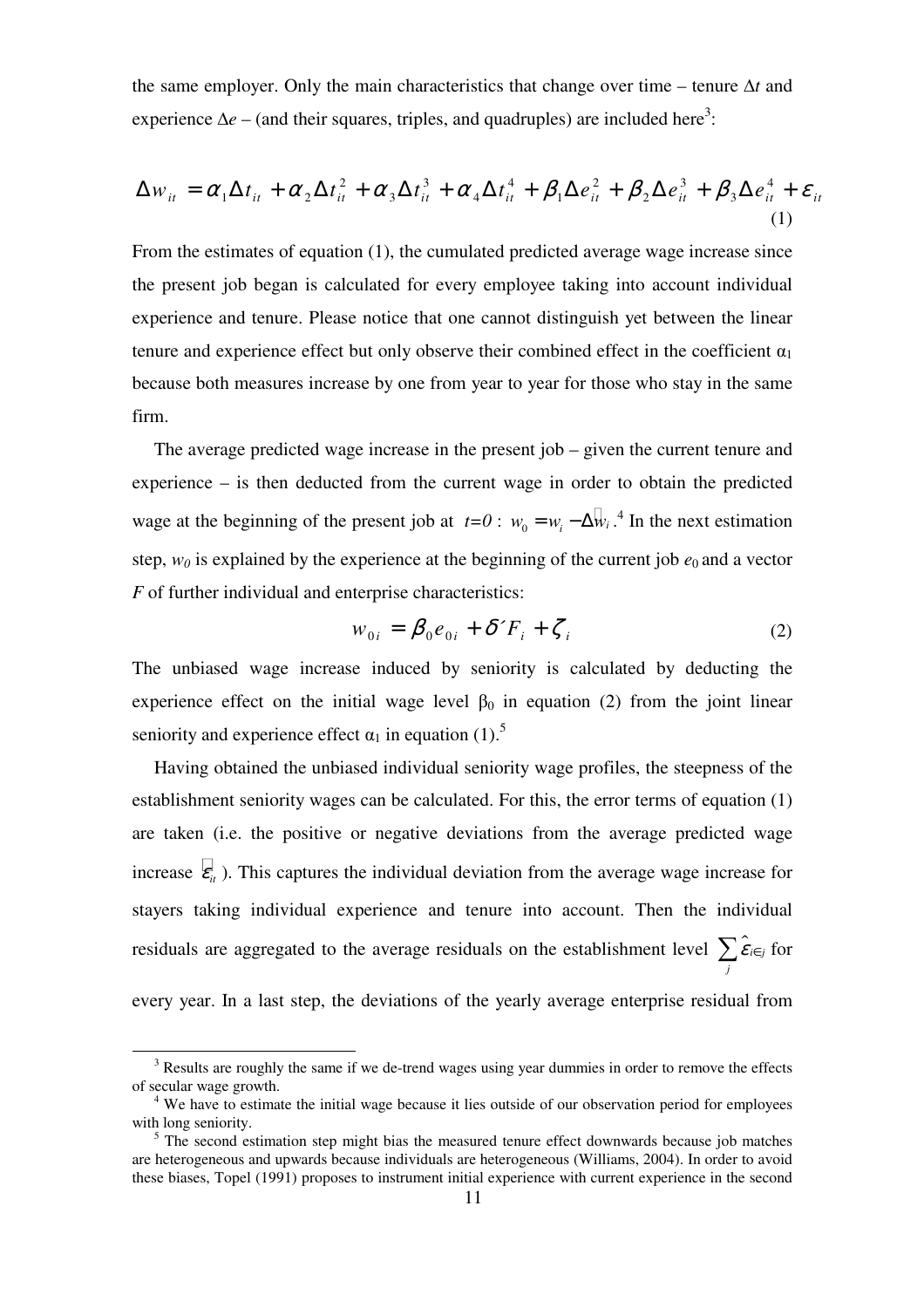the sector and year average  $d_{it} = \hat{\epsilon}_{it} - \sum \hat{\epsilon}_{it \in j}$  $d_{ji} = \hat{\mathcal{E}}_{it} - \sum_{i} \hat{\mathcal{E}}_{i\in j}$  are calculated.<sup>6</sup> It is therefore possible that

if some employees in one enterprise earn more and some employees earn less than the average seniority wage in the sector and year, the aggregate deviation of the establishment is zero. As a robustness check besides the deviation from the sector and year mean, also a dummy is calculated. This dummy is one if the establishment pays higher seniority wage mark-ups than the sector average and zero otherwise.

In order to characterise the establishments with high and low seniority wages, the aggregate deviation from the sector and year mean in year  $t$ ,  $d_{it}$  is taken as the endogeneous variable. It is explained by a vector *G* including the establishment characteristics identified in the previous section:

$$
d_{jt} = \phi' G_{jt} + \varphi_{jt} \,. \tag{3}
$$

All variables are taken as deviations from the sector and year average.

One of the explanatory variables is initial wages of the employees. This variable is obtained by aggregating the predicted individual initial wages  $w<sub>0</sub>$  from equation (2) to the establishment level and taking the deviations from sector and year averages.

#### **4 Data**

-

In order to characterise establishments that pay strong seniority wages in Germany, this paper uses the waves 1997-2004 of the linked employer-employee data set of the *Institut für Arbeitsmarkt- und Berufsforschung* (LIAB). The so-called cross section version of this panel data set is chosen, which means that we have one observation per year (on June 30th) for virtually all employees in the establishments observed (see Jacobebbinghaus, 2008 for details). On the establishment level, the LIAB uses the representative survey data of the IAB establishment panel. This panel entails questions on value added, industrial relations, sector, average employee characteristics and expectations of the managers. The establishment data are linked by the means of a common identifier to the employee information. The individual level uses official data of the IAB employment register. Yearly information on wages, qualification, gender,

stage. In a robustness check, initial experience in equation (2) is instrumented accordingly.

<sup>6</sup> Please note that this estimation procedure does not automatically lead to a negative relation between individual initial wages and the individual seniority wages (Neumark and Taubman, 1995). The initial wages are calculated by deducting the average predicted wage increase since the start of the topical job from the observed wage. The individual deviation from the average seniority wage  $\varepsilon_i$  is therefore not included in this estimation step.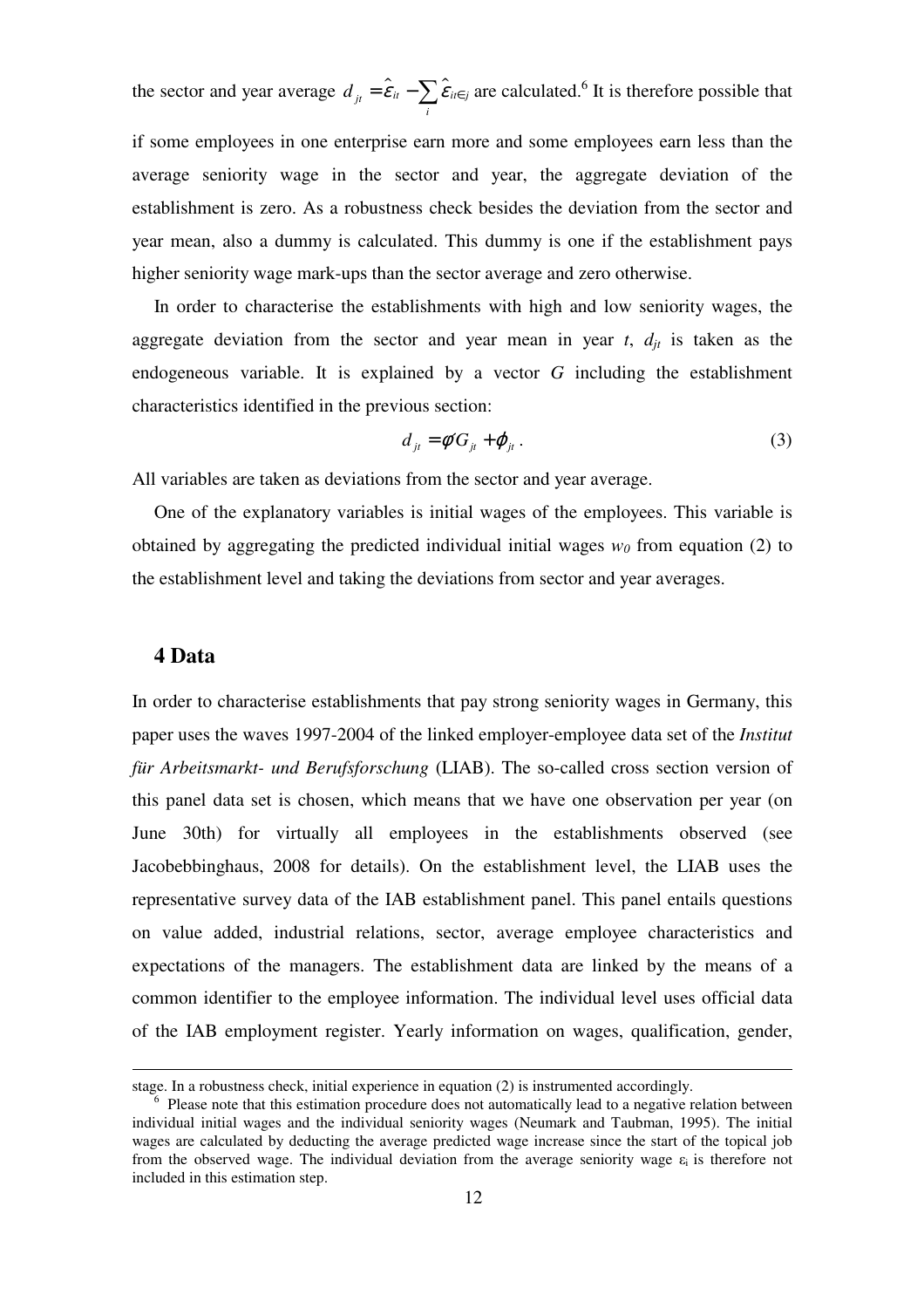tenure, experience, and age can therefore be linked to the employer data. Altogether the LIAB covers almost 7 Mio. employees and more than 8,500 establishments.

The data provide daily earnings at the survey date. The earnings are deflated by the official wage inflation data from the Federal Statistical Office. About 8% of the employees have censored earnings on the social contribution ceiling (only the ceiling value is reported in the data set and not the true earnings). The censored earning values are multiply imputed (compare Gartner, 2005) by defining 20 cells for different gender, qualification (five groups), and nationality. For each cell censored earnings Tobit regressions are estimated separately including the covariates tenure, tenure square, age, sector (16 dummies), an East Germany dummy, and three dummies for the qualification level. Also tenure and experience are censored. For employees in West Germany experience and tenure are known since January  $1<sup>st</sup>$  1970 and for East Germany the variables are known since January  $1<sup>st</sup>$  1990. This means that between 16% (1997) and 7% (2001) of the West German and between 46% (1997) and 28% (2001) of the East German employees have censored values. We account for censoring by also multiply imputing the censored values. The calculated imputed values for wages, experience and tenure might lead to excess variance in time differences and therefore only the first imputed value of several censored values in a row is taken. For the following values the same (inflation corrected) wage is taken instead of a separately calculated imputed wage and for tenure and seniority, one year is added to the base value. In order to check the robustness of the results, all regressions have also been executed without any observations with censored values for wages, tenure, and experience. The results were qualitatively the same and led to slightly higher estimated seniority wages (results available on request).

Only employees who work full time are included because we do not know the working hours of those working part time. In the tradition of Topel (1991), only employees aged 18-60 are included in order to avoid strong selectivity at the age fringes. We exclude the East German employees because their experience and tenure information is heavily censored and wage increases are dominated by the quick catch-up process between East and West German wages in the 1990s. We also exclude employees in public enterprises because they receive an automatic seniority bonus in the observation period and employers are not free to decide on the steepness of the seniority bonus. Apprentices are excluded because they have a strong wage increase after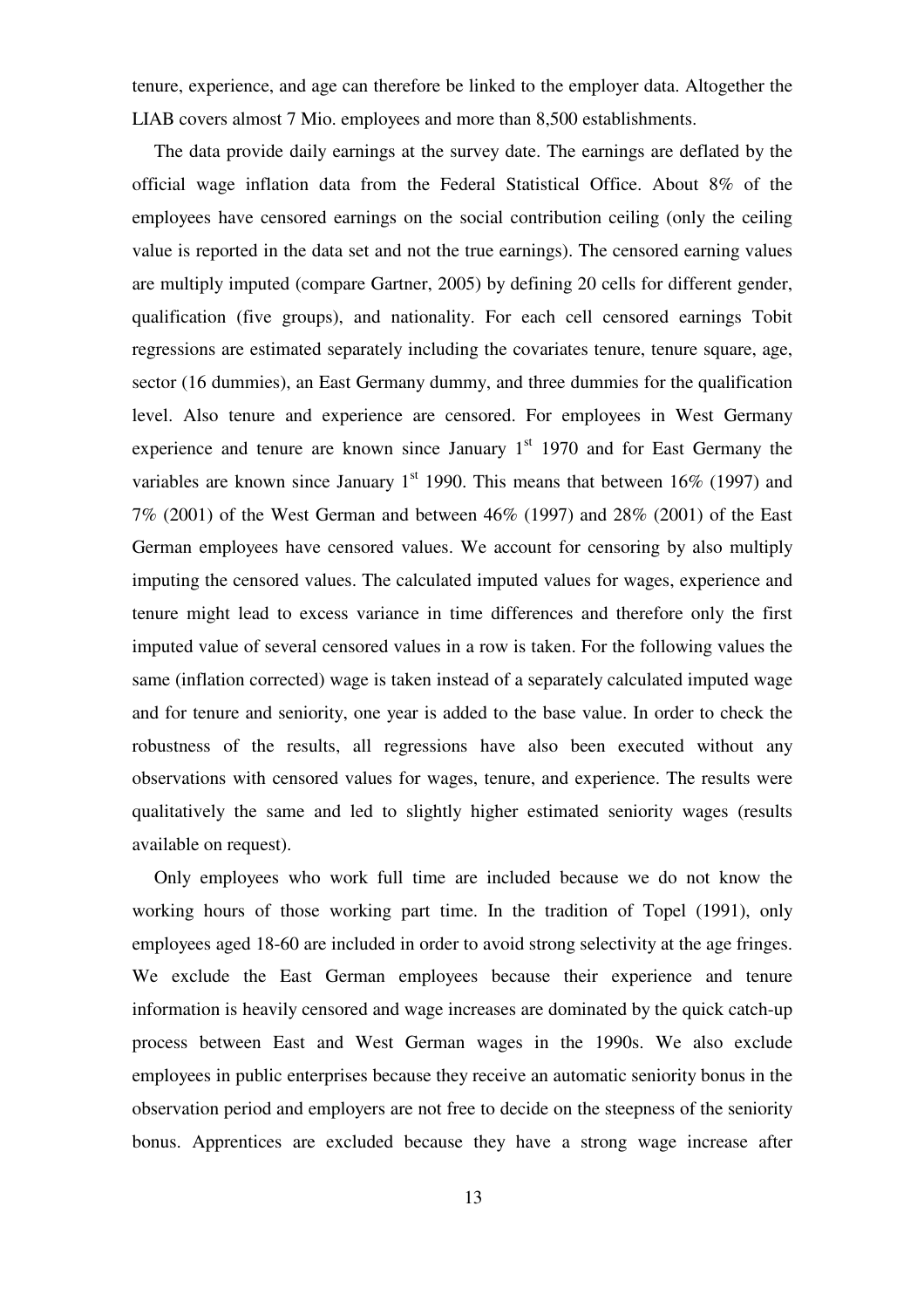completing their apprenticeship. Finally, employees whose wages increased or decreased by more than 200% from year to year are excluded.

#### **5 Why do employers pay high seniority wages?**

First the individual seniority wages are estimated analogously to the approach by Topel (1991). The average tenure/experience effect of an additional year at the same employer calculated according to equation (1) is about  $11\%$  in our sample (compare Table 1). This effect is comparable to that found by Counch (2003) for Germany on the basis of the German Socio-Economic Panel (GSOEP) data for 1984-1992. It lies between the effect found by Lefranc (2003) and Counch (2003) for the USA (about 12% for 1981/1984- 1992) and France (about 5% for 1990-1997).<sup>7</sup> The effect of initial experience on the predicted initial wage according to equation (2) found in a weighted OLS regression is about 6% (see Table 2). This means that initial experience  $\beta_0$  in equation (2) accounts for about half of the linear seniority and experience wage effect  $\alpha_1$ . This share of initial experience on seniority wages is comparable to that calculated by Lefranc (2003) for France but smaller than that for the USA. After deducting the initial experience effect from the combined seniority and experience effect, we obtain a seniority wage premium per annum of about  $4\%$ .<sup>8</sup> This effect is lower than that shown in a comparable studie by Counch (2003) but higher than that found by Orlowski and Riphahn (2008) who use the waves 2002-2006 of the GSOEP. The seniority wages presented here for Germany are higher than in comparable estimations for France and the USA – seniority wages are measured at around 1-2% (Lefranc, 2003), see the lower part of Table 2 for the estimated cumulative returns to job tenure.

 It therefore seems that wages increase with seniority within an enterprise in Germany and that this increase is comparable or even higher than that in the USA, UK or France. This corresponds with what the OECD (2005) concludes on the basis of cross section analyses without taking selectivity issues into account and what Counch (2003) finds in a international comparison of seniority wages between Germany and the USA and Dustmann and Pereira (2008) in a comparison between Germany and the UK.

-

 $<sup>7</sup>$  The results derived by Topel (1991) for the USA 1968-1983 are not comparable because he uses</sup> average hourly wages instead of the exact hourly wages at the estimation point in time. Lefranc (2003) also demonstrates that the estimation period plays a pervasive role in the calculations (repeating the estimation by Topel for the period 1981-1992 reduces the average coefficient from about 12% to 4%).

<sup>&</sup>lt;sup>8</sup> If the initial experience variable is instrumented by current experience, this reduces the estimated initial experience coefficient  $β_0$  from about 6% to about 4% in equation (2).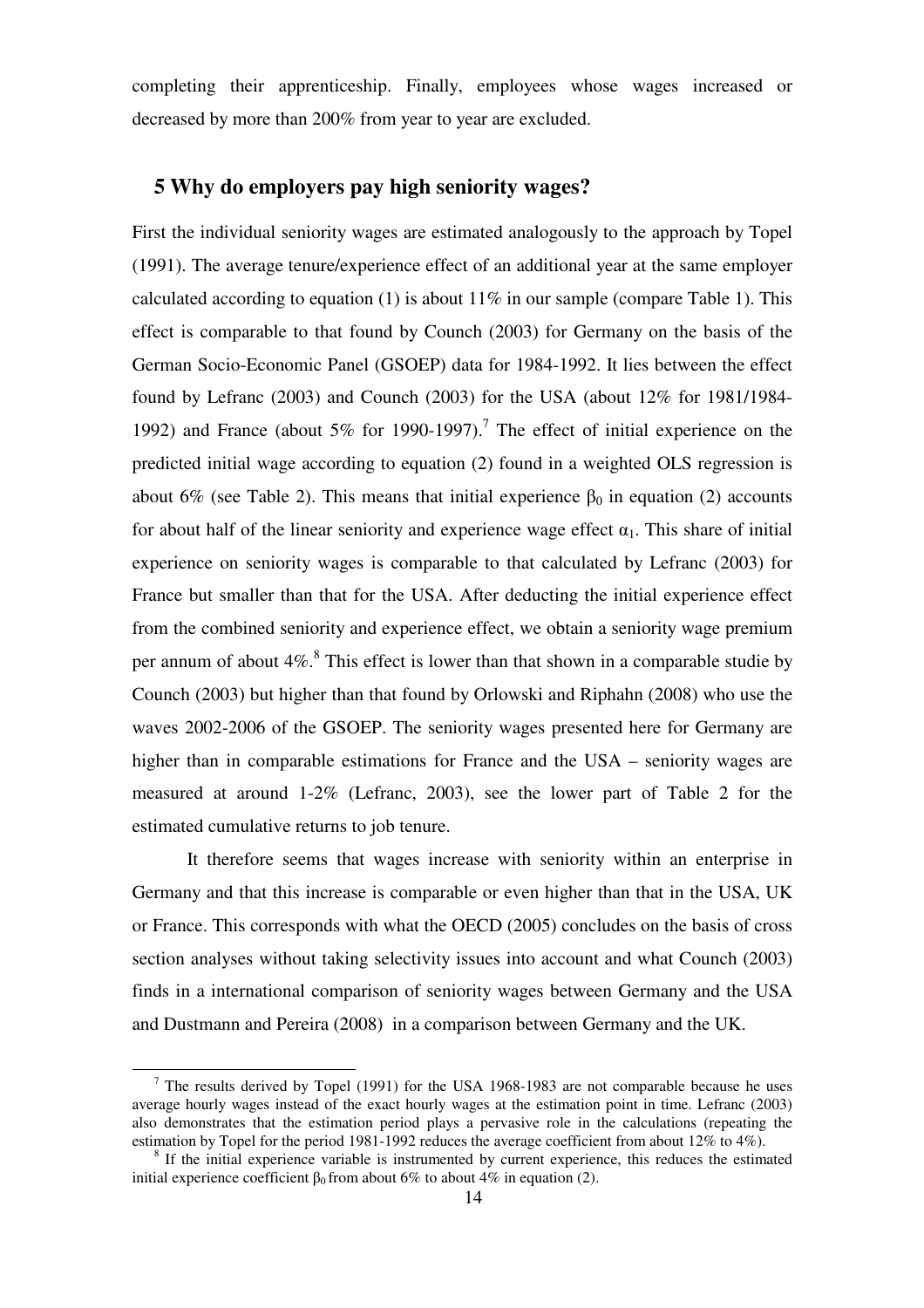Not all establishments might use deferred payments and therefore we should allow for differences in the wage-seniority profile across establishments instead of looking at averages (Hutchens, 1986, Abowd et al., 1999). In the next estimation step therefore the residuals from the individual wage increase equation for stayers (1) are aggregated to the establishment level and deviations from the sector and year means are constructed. This indicator has mean zero and variance 0.02. It is used as the dependent variable in a weighted ordinary least square equation with five qualification share indicators, training intensity, initial wage levels, an export and a part-time for older employees dummy, the share of foreigners in the firm and dummies indicating whether there is a works council and collective bargaining or whether the establishment is profitable plus year, size and sector dummies as explanatory variables. These variables are all included as deviations from the sector and year means (besides the year, size and sector dummies). As several observations of one establishment are used from different years, the estimation is performed using clustering by establishment (Moulton, 1990).

First, several simple bivariate correlations are presented in order to get a rough picture of how the deviation from the sector mean in seniority wages is correlated with establishment characteristics (compare Appendix Tables A2). The investment and consumption goods sector, the banking and insurance industry, and the rest category "other services" (for example personal services) pay higher seniority wages than the other sectors. Especially low seniority wages are paid in the sectors agriculture and forestry, hospitality, and education and training. We find that large and more profitable enterprises, enterprises with highly qualified employees and enterprises controlled by works councils and collective bargaining contracts pay higher seniority wages. The simple cross correlations indicate that enterprises with higher seniority wages also train more and pay higher initial wages.

Finally, the full model is estimated including all explanatory variables (compare Table 3). In a weighted OLS regression the deviation of the seniority wage in an enterprise from the sector and year average is explained. As a robustness check, a Probit regression is estimated – here the dependent variable is a dummy that equals one if the enterprise pays higher seniority wages than the sector average. In both regressions clustering of establishments and heterogeneity in the variances are taken into account.

The multivariate regressions show analogously to the previous correlation results that larger enterprises and enterprises with higher qualified employees, works councils and collective bargaining agreements pay higher seniority wages. Enterprises with a high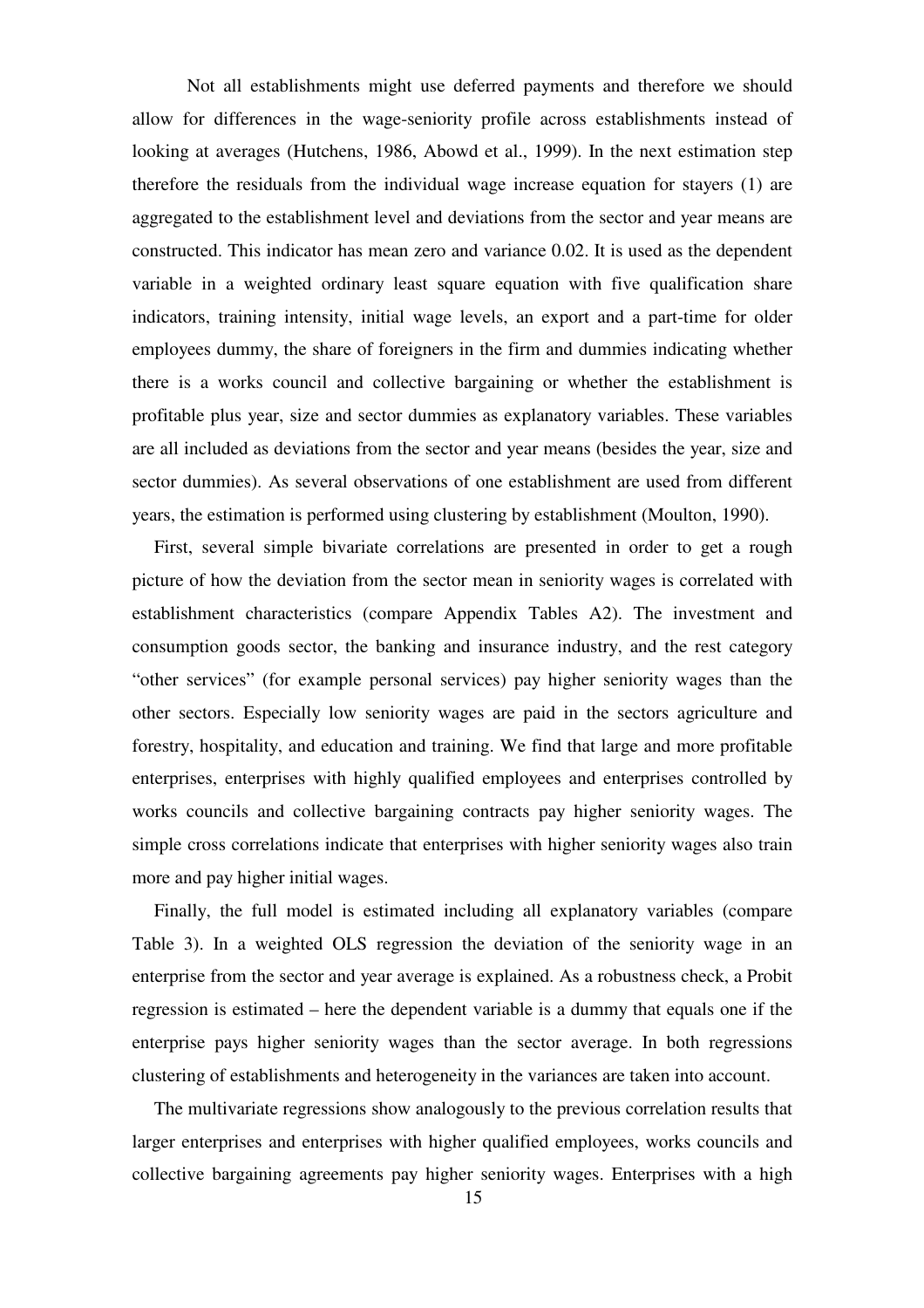share of foreigners pay less seniority wages. The covariates "initial pay" and "training intensity" interestingly change their sign after including the other explanatory variables. Training is now negatively correlated with the steepness of seniority wages. This finding is according to the results by Levine (1993) and Barth (1997) for the US and Japan but in contrast to the results described by Hu  $(2003)$ .<sup>9</sup> Establishments with steep seniority wages pay lower initial wages. This is also found by Levine (1993) and Neumark and Taubman (1995). These results suggest that enterprises mainly pay seniority wages on the basis of agency considerations instead of human capital investments or according to efficiency wage considerations.

Finally only the observations from year 2002 are used (compare Table 4). This reduction of the sample tests whether the results are robust if only one observation from an establishment is used. In addition, the dummy "part-time employment for older employees" can be included now because it is only asked in the year 2002. This dummy variable has the value one if the establishment specifically offers part-time employment for employees who are older than 50 years of age. The results are very similar to those obtained from the sample covering several years. In addition, the part-time employment variable for older employees is positively correlated with the strength of the seniority wages. This also supports the notion of seniority wages being mainly driven by agency considerations.

#### **6 Conclusions**

l

This paper explains why establishments pay higher seniority wages. It identifies establishment characteristics that allow discrimination between the three main theories for seniority wages – the agency theory, the human capital theory and the efficiency wage theory. According to Lazear´s (1979, 1981) agency theory (and contrary to the human capital theory), establishments with steeper seniority wages do not have higher training efforts. Also according to the agency theory and against the efficiency wage theory, establishments with higher than average seniority wages, offer lower initial wages for job entrants in order to build up a bond that is repaid later in the career. Additional evidence for the agency interpretation of seniority wages is provided by a positive correlation between the qualification of employees and seniority wages: Higher

<sup>&</sup>lt;sup>9</sup> Daniel and Heywood (2008) find that while indicators for deferred compensation are strongly negatively related to the share of older employees hired, training indicators have a much weaker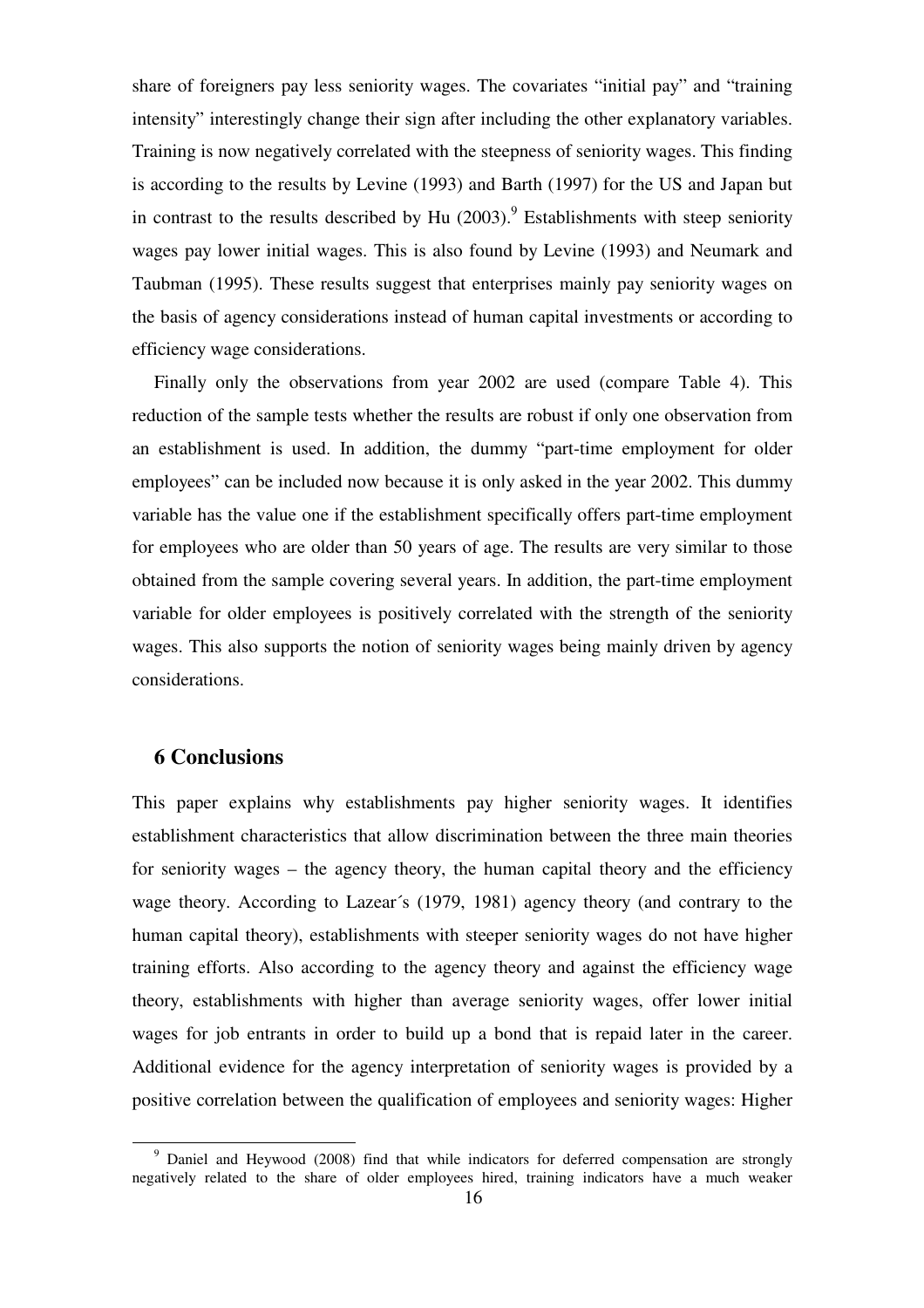qualified employees have more discretion in their activities and frequently build their career on voluntary job switches. This means that long-term financial incentives are particularly effective. Works councils have the means to prevent that the establishment reneges on its promise to repay the bond financed by the employees in their early career stages. This helps the establishment to credibly promise a life long wage profile that is steeper than the productivity profile. It is also found that establishments with collective bargaining pay steeper seniority wages. An interpretation is that unions increase the tenure of employees and they are particularly interested in improving the situation of the core employees (in other words those with long tenure). Larger establishments have more problems to monitor employees and provide explicit incentives because the individual performance is more difficult to measure – they therefore also rely more often on the implicit seniority wage incentive contracts. In addition, more profitable establishments frequently have stronger seniority wages because it is an efficient way to motivate and retain employees by sharing profits with their employees. Finally, establishments with higher seniority wages more frequently offer part-time employment for older employees, another fact that only can be explained by agency considerations involving a bond that has to be repaid at the end of the career. According to efficiency and human capital considerations establishments do not have an incentive to let their senior employees decide whether they want to reduce the working time because they need their full productivity contribution.

This paper therefore provides evidence that establishments with high seniority wages in Germany use a wage pattern that gives employees a wage level below their marginal productivity during the first years of their tenure and grants them a wage higher than their labour productivity after some time in the establishment. This interpretation is supported by the finding that establishments with higher seniority wages than the sector average hire less senior employees and have a longer average tenure in Germany (Zwick, 2008) and in other countries (Hutchens, 1987; Kirsten and Heywood, 2007).

This paper includes a broader range of variables to characterise enterprises that offer steeper seniority wage profiles than the literature so far. It also uses an innovative two step procedure and a large and representative linked employer-employee panel data in order to properly calculate individual seniority wages before aggregating them to the

correlation.

-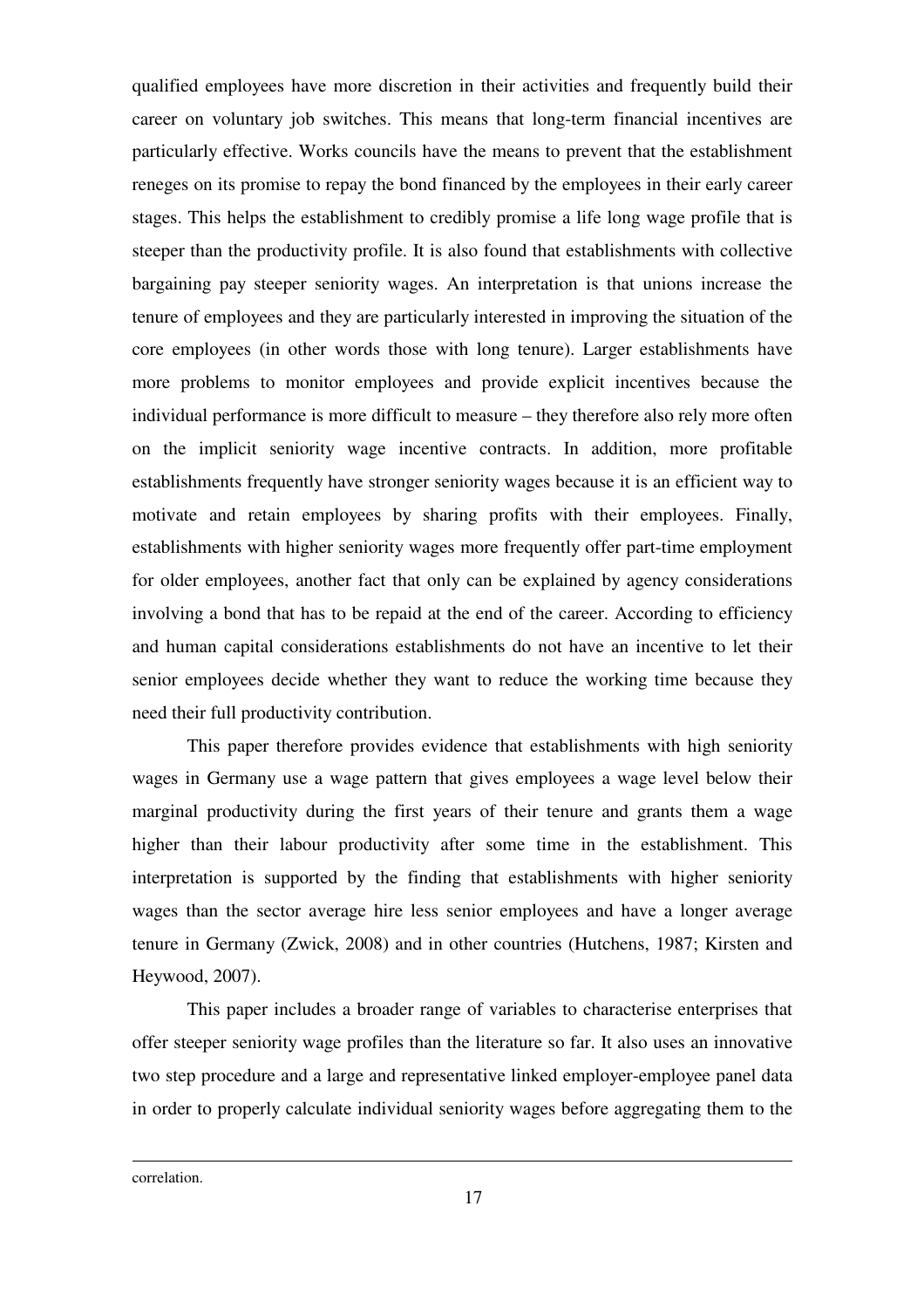enterprise level. Nevertheless this paper can only offer indirect indicators for steeper wage profiles than productivity profiles because direct measures for productivity are not available.

#### **Literature**

.

.

- Abowd, John, Francis Kramarz, and David Margolis (1999): High Wage Workers and High Wage Firms, *Econometrica* 67 (2), 251-333.
- Addison, John, Paulino Teixeira, and Thomas Zwick (forthcoming): German Works Councils and the Anatomy of Wages, *Industrial and Labor Relations Review*.
- Akerlof, G. and L. Katz (1986): Do Deferred Wages Dominate Involuntary Unemployment As a Worker Discipline Device? NBER Working Paper No. 2025, Cambridge, MA.
- Altonji, Joseph and Robert Shakotko (1987): Do Wages Rise with Job Seniority? *Review of Economic Studies* 54, 437-459.
- Backes-Gellner, Uschi, Bernd Frick and Dieter Sadowski (1997): Codetermination and personnel policies of German firms: the influence of works councils on turnover and further training, *International Journal of Human Resource Management* 8 (3), 328- 347.
- Barth, Erling (1997): Firm-Specific Seniority and Wages, *Journal of Labor Economics* 15 (1), 459-506.
- Bayo-Moriones, Alberto, Jose Galdon-Sanchez and Maia Güell (2004): Is Seniority-Based Pay Used as a Motivation Device? Evidence from Plant Level Data, IZA Discussion Paper 1321, Bonn.
- Bispinck, Benedikt (2006): Senioritätsregeln in Tarifverträgen, in: Deutsches Zentrum für Altersfragen (ed.): Beschäftigungssituation älterer Arbeitnehmer, Berlin, 129-200.
- Booth, Alison, and Jeff Frank (1996): Seniority, Earnings and Unions, *Economica* 63, 673-686.
- Boockmann, Bernhard and Tobias Hagen (2003): Works councils and fixed-term employment: evidence from West German establishments, *Schmollers Jahrbuch* 123(3), 359-381.
- Brown, James (1989): Why Do Wages Increase with Tenure? On-the-Job Training and Life-Cycle Wage Growth Observed Within Firms, *American Economic Review* 79 (5), 971-991.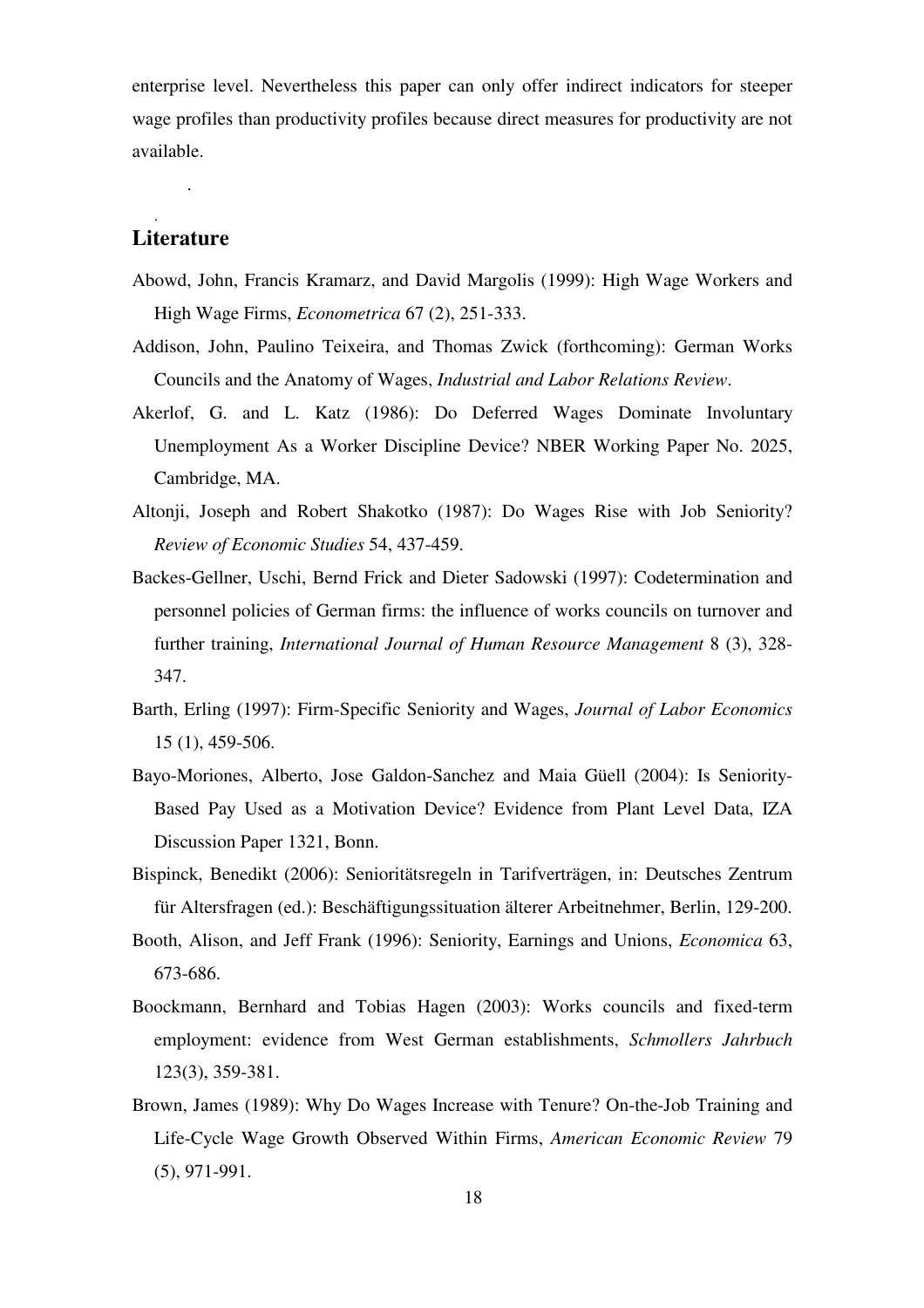- Bronars, Stephen and Melissa Famulari (1997): Wage, Tenure, and Wage Growth Variation Within and Across Establishments, *Journal of Labor Economics* 15 (2), 285-317.
- Carmichael, Lorne (1983): Firm-Specific Human Capital and Promotion Ladders, *Bell Journal of Economics* 14: 251-258.
- Counch, Kenneth (2003): Job Matching and Wage Growth in the U.S. and Germany, Working Paper 2003-10, University of Connecticut.
- Daniel, Kirsten und John Heywood (2007): The Determinants of Hiring Older Workers: UK Evidence, *Labour Economics* 14 (1): 35-51.
- Dustmann, Christian and Sonia Pereira (2008): Wage Growth and Job Mobility in the United Kingdom and Germany, *Industrial and Labor Relations Review* 61 (3), 374- 393.
- Freeman, Richard and James Medoff (1984): What Do Unions Do? New York: Basic Books.
- Gartner, Hermann (2005): The imputation of wages above the contribution limit with the German IAB employment sample, FDZ Methodenreport Nr. 02/2005, Nuremberg.
- Hashimoto, M. and J. Raisin (1985): Employment Tenure and Earnings Profiles in Japan and the United States, *American Economic Review* 75 (4): 721-735.
- Heckman, James, Lance Lochner and Christopher Taber (1998): Explaining Rising Wage Inequality: Explorations with a Dynamic General Equilibrium Model of Labor Earnings with Heterogeneous Agents, *Review of Economic Dynamics* 1(1), 1-58.
- Hellerstein, J., D. Neumark, and K. Troske (1999): Wages, productivity, and worker characteristics: evidence from plant-level production functions and wage equations, *Journal of Labor Economics*, 17 (3): 409-446.
- Hellerstein, J. and D. Neumark (1995): Are Earnings Profiles Steeper than Productivity Profiles? Evidence from Israeli Firm-Level Data, *Journal of Human Resources*, 30: 89-112.
- Hellerstein, J. and D. Neumark (2004): Production function and wage equation estimation with heterogenous labor: evidence from a new matched employer employee data set, NBER Working Paper 10325, Cambridge, Mass..
- Hu, Luojia (2003): The Hiring Decisions and Compensation Structures of Large Firms, *Industrial and Labor Relations Review* 56 (4): 663-681.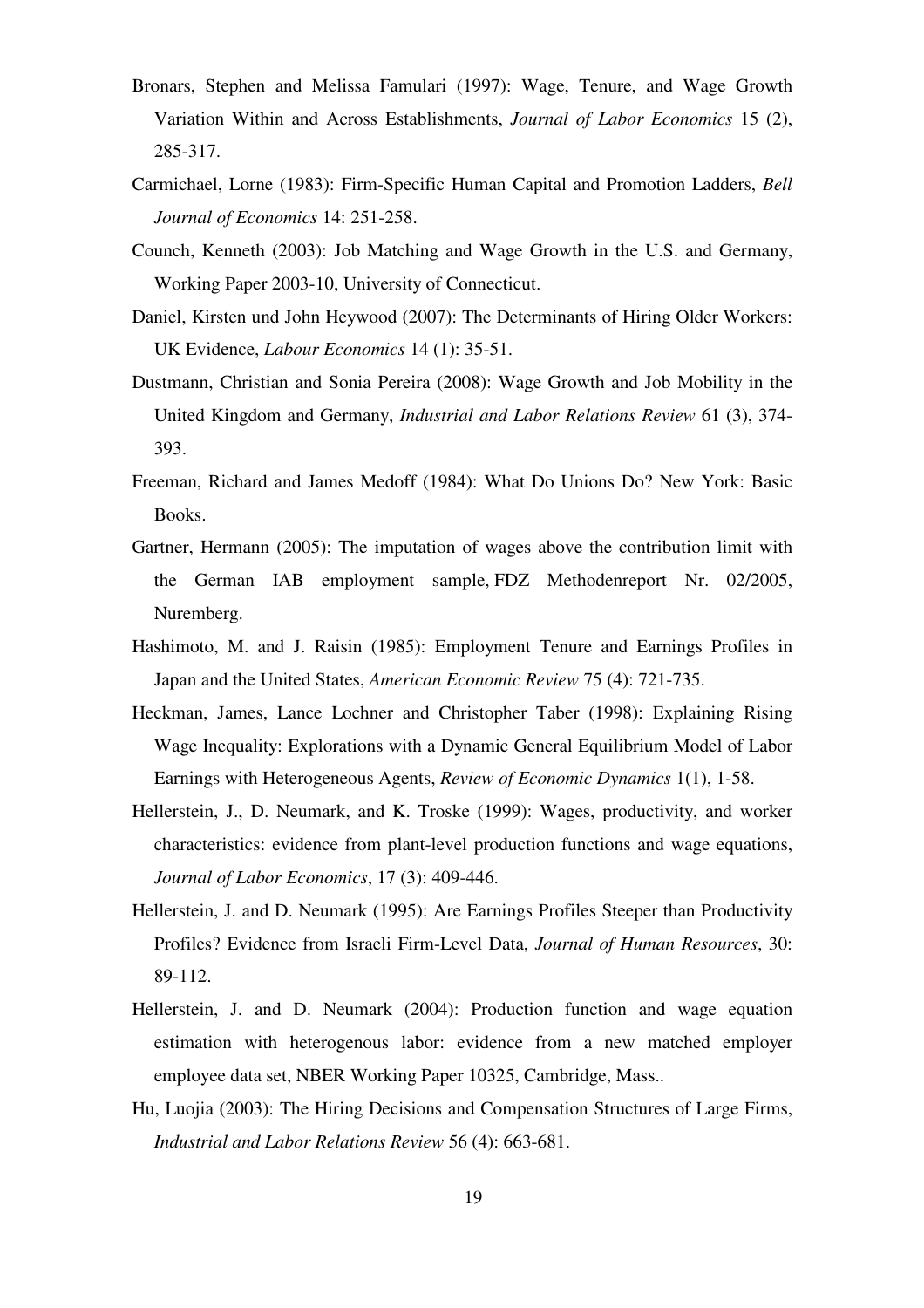- Hutchens, Robert (1986): Delayed Payment Contracts and a Firm´s Propensity to Hire Older Workers, *Journal of Labor Economics* 4 (4): 439-457.
- Hutchens, Robert (1987): A Test of Lazear´s Theory of Delayed Payment Contracts, *Journal of Labor Economics* 5 (4): 153-170.
- Hutchens, Robert (1989): Seniority, Wages and Productivity: A Turbulent Decade, *Journal of Economic Perspectives* 3 (4): 49-64.
- Jacobebbinghaus, Peter (2008): LIAB Datenhandbuch, Version 3.0, FDZ Datenreport 03/2008, Nuremberg.
- Kuhn, Peter and Jacques Robert (1989): Seniority and Distribution in a Two-Worker Trade Union, *Quarterly Journal of Economics* 104 (3): 485-505.
- Lazear, Edward (1979): Why is there mandatory retirement? *Journal of Political Economy* 87: 1261-1284.
- Lazear, Edward (1981): Agency, earnings profiles productivity and hours restrictions, *American Economic Review* 71: 606-620.
- Lazear, Edward and Robert Moore (1984): Incentives, Productivity, and Labor Contracts, *Quarterly Journal of Economics* 99 (2), 275-296.
- Lefranc, Arnaud (2003): Labor Market Dynamics and Wage Losses of Displaced Workers in France and the United-States, William Davidson Institute Working Paper 614.
- Levine, David (1993): Worth Waiting For? Delayed Compensation, Training, and Turnover in the United States and Japan, *Journal of Labor Economics* 11 (4), 724- 752.
- Margolis, David (1995): Firm Heterogeneity and Worker Self-Selection Bias Estimated Returns to Seniority, CIRANO- Université de Montréal Discussion Paper, Montreal.
- Margolis, David (1996): Cohort Effects and Returns to Seniority in France, *Annales d´Économie et de Statistique* 41/42, 443-464.
- Milgrom, Paul, and Roberts, John (1992): Economics, Organization and Management, London: Prentice-Hall.
- Mincer, Jacob and Yoshio Higuchi (1988): Wage Structures and Labor Turnover in the United States and Japan, *Journal of Japanese and International Economics* 2, 97- 133.
- Moulton, Brent (1990): An illustration of a pitfal in estimating the effects of aggregate variables on micro units, *Review of Economics and Statistics*, 32: 334-338.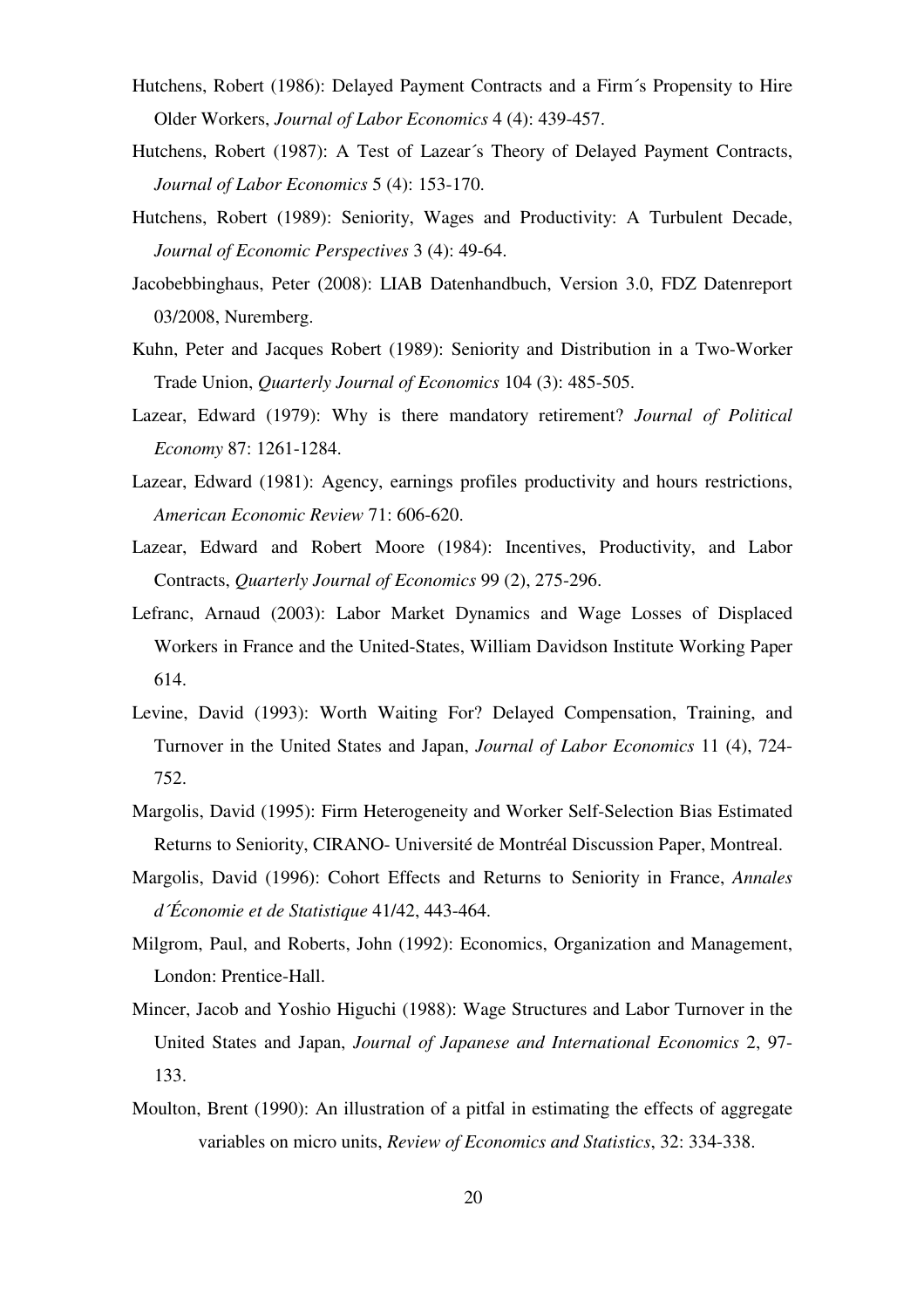- Neumark, David and Taubman, Paul (1995): Why Do Wage Profiles Slope Upward? Test of the General Human Capital Model, *Journal of Labor Economics* 13: 736-761.
- OECD (2005): Ageing and Employment Policies Germany, Paris.
- OECD (2006): Ageing and Employment Policies Live longer, work longer, Paris.
- Orlowski, Robert and Riphahn, Regina (2008): The East German Wage Structure after Transition, mimeo, University of Erlangen-Nuremberg, Nuremberg.
- Sicherman, Nachum (1990): Education and occupational mobility, *Economics of Education Review* 9(2): 163-179.
- Topel, Robert (1991): Specific Capital, Mobility, and Wages: Wages Rise with Job Seniority, *Journal of Political Economy* 99 (1): 145-176.
- Zwick, Thomas (2008): The Employment Consequences of Seniority Wages, ZEW Discussion Paper 08-039, Mannheim.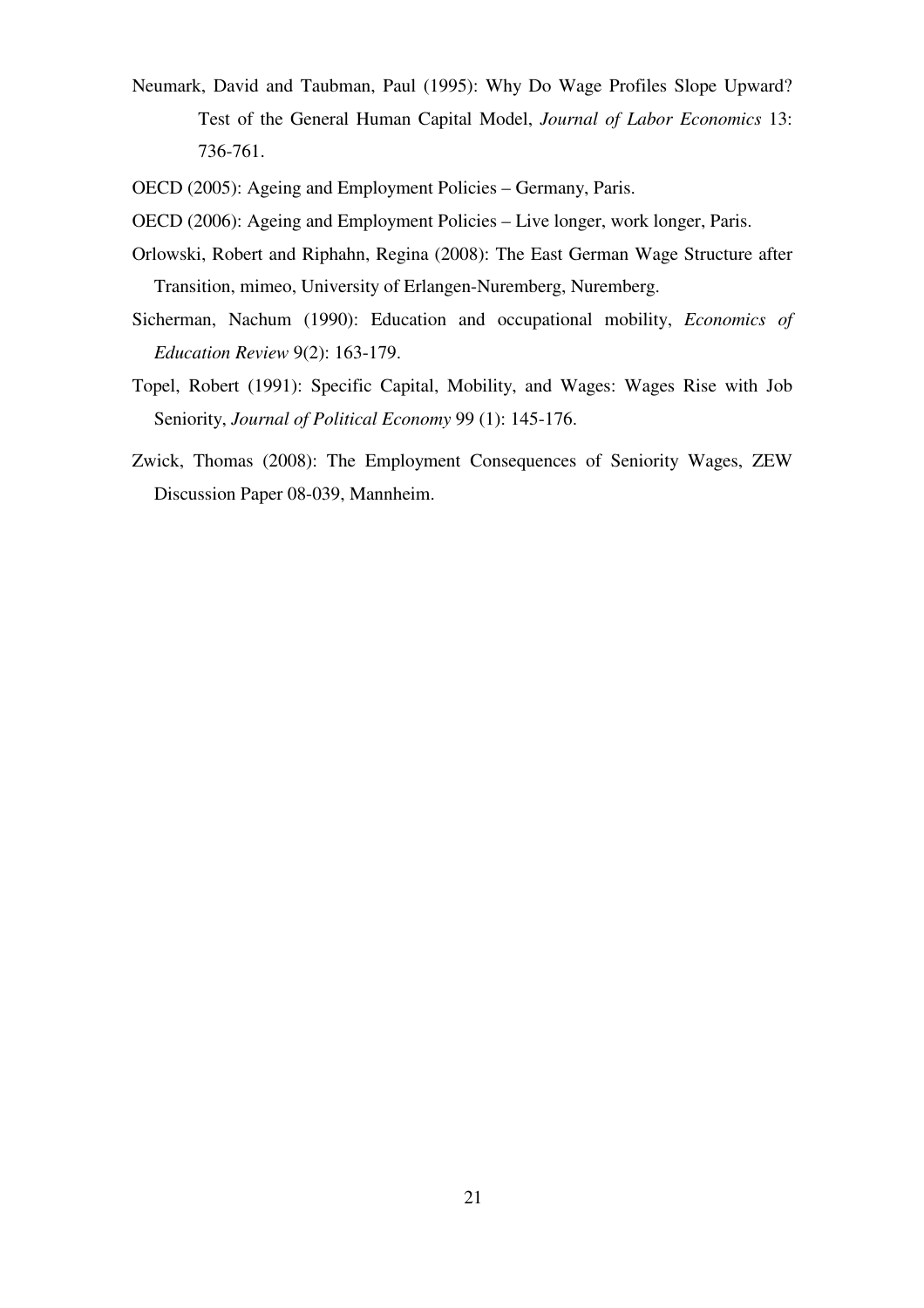|                                         | OLS regression |       |
|-----------------------------------------|----------------|-------|
|                                         | Coef.          | Std.  |
|                                         |                | Dev.  |
| $\Delta$ experience and seniority       | $0.115***$     | 0.001 |
| $\Delta$ seniority <sup>2</sup> *100    | $-0.218$ ***   | 0.003 |
| $\Delta$ seniority <sup>3</sup> *1000   | $0.081***$     | 0.001 |
| $\Delta$ seniority <sup>4</sup> *10000  | $-0.010$ ***   | 0.000 |
| $\Delta$ experience <sup>2</sup> *100   | $-0.621$ ***   | 0.006 |
| $\Delta$ experience <sup>3</sup> *1000  | $0.211***$     | 0.002 |
| $\Delta$ experience <sup>4</sup> *10000 | $-0.027$ ***   | 0.000 |
| Number of observations                  | 5305623        |       |
| $R^2$                                   | 0.02           |       |

**Table 1: Yearly wage growth for employees staying in the establishment, dependent variable: ln(yearly real wage change), West-German males** 

Source: LIAB Cross Section Version, Waves 1998-2004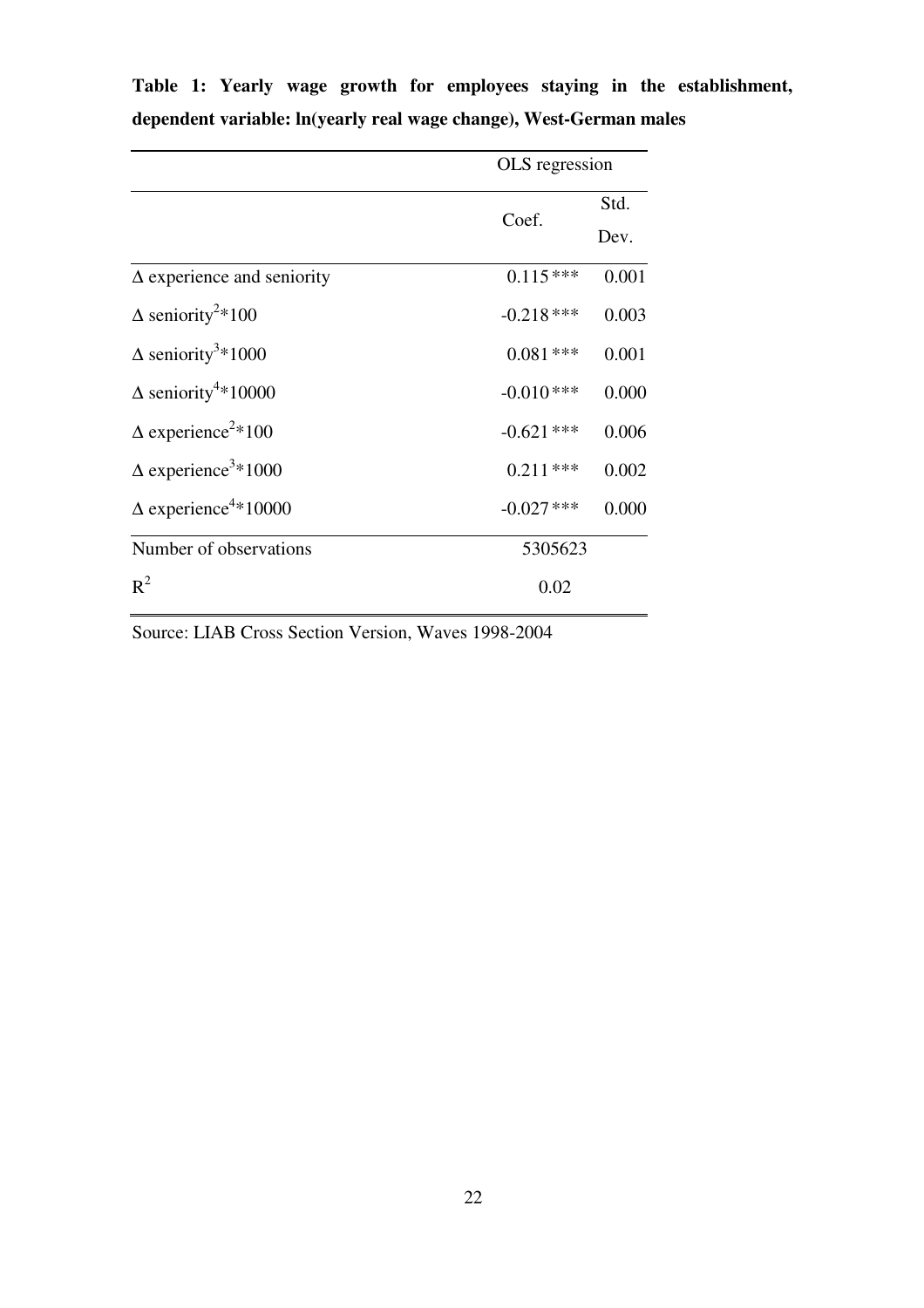# **Table 2: Explanation of job entry wages, dependent variable: estimated real wage**

**at tenure = 0, West Germany** 

|                                                            | Weighted OLS |          |               |          |
|------------------------------------------------------------|--------------|----------|---------------|----------|
|                                                            | regression   |          | IV regression |          |
|                                                            |              | Std.     |               | Std.     |
|                                                            | Coef.        | Dev.     | Coef.         | Dev.     |
| Experience at job start                                    | $0.056***$   | 0.000    | $0.035***$    | 0.000    |
| Secondary education without professional<br>degree         | $-0.040$ *** | 0.001    | $-0.042$ ***  | 0.001    |
| Secondary education with professional                      | $-0.068$ *** | 0.001    | $-0.069$ ***  | 0.001    |
| degree                                                     | $0.295***$   | 0.000    | $0.240***$    | 0.002    |
| Tertiary education with professional degree                |              | 0.002    |               |          |
| University of Applied Sciences                             | $0.504$ ***  |          | $0.540***$    | 0.002    |
| University                                                 | $0.656***$   | 0.001    | $0.666$ ***   | 0.001    |
| Foreigner                                                  | $0.005$ ***  | 0.001    | $-0.009$ ***  | 0.001    |
| Dummy 1999                                                 | $0.027$ ***  | 0.001    | $0.032$ ***   | 0.001    |
| Dummy 2000                                                 | $0.029***$   | 0.001    | $0.040$ ***   | 0.001    |
| Dummy 2001                                                 | $0.038***$   | 0.001    | $0.063$ ***   | 0.001    |
| Dummy 2002                                                 | $0.064$ ***  | 0.001    | $0.097$ ***   | 0.001    |
| Dummy 2003                                                 | $0.112***$   | 0.001    | $0.146***$    | 0.002    |
| Constant                                                   | 3.206 ***    | 0.001    | $3.149***$    | 3.203    |
| Number of observations                                     | 4809951      |          | 4809951       |          |
| $\boldsymbol{2}$<br>$\mathbf R$                            | 0.34         |          | 0.30          |          |
| Estimated Cumulative Return to Job Tenure (OLS regression) |              |          |               |          |
|                                                            | 5 years      | 10 years |               | 15 years |
| <b>West Germany 1998-2003</b>                              | 0.23         | 0.40     |               | 0.56     |
| Topel (1991) for USA 1968-1983                             | 0.18         | 0.25     |               | 0.28     |
| Lefranc (2003) for USA 1981-1992                           | 0.06         | 0.11     |               | 0.15     |
| Lefranc (2003) for France 1990-1997                        | 0.08         |          | 0.20<br>0.15  |          |

Comment: Weights are the inverse of standard variance of job entry wages.

Source: LIAB Cross Section Version, Waves 1998-2004.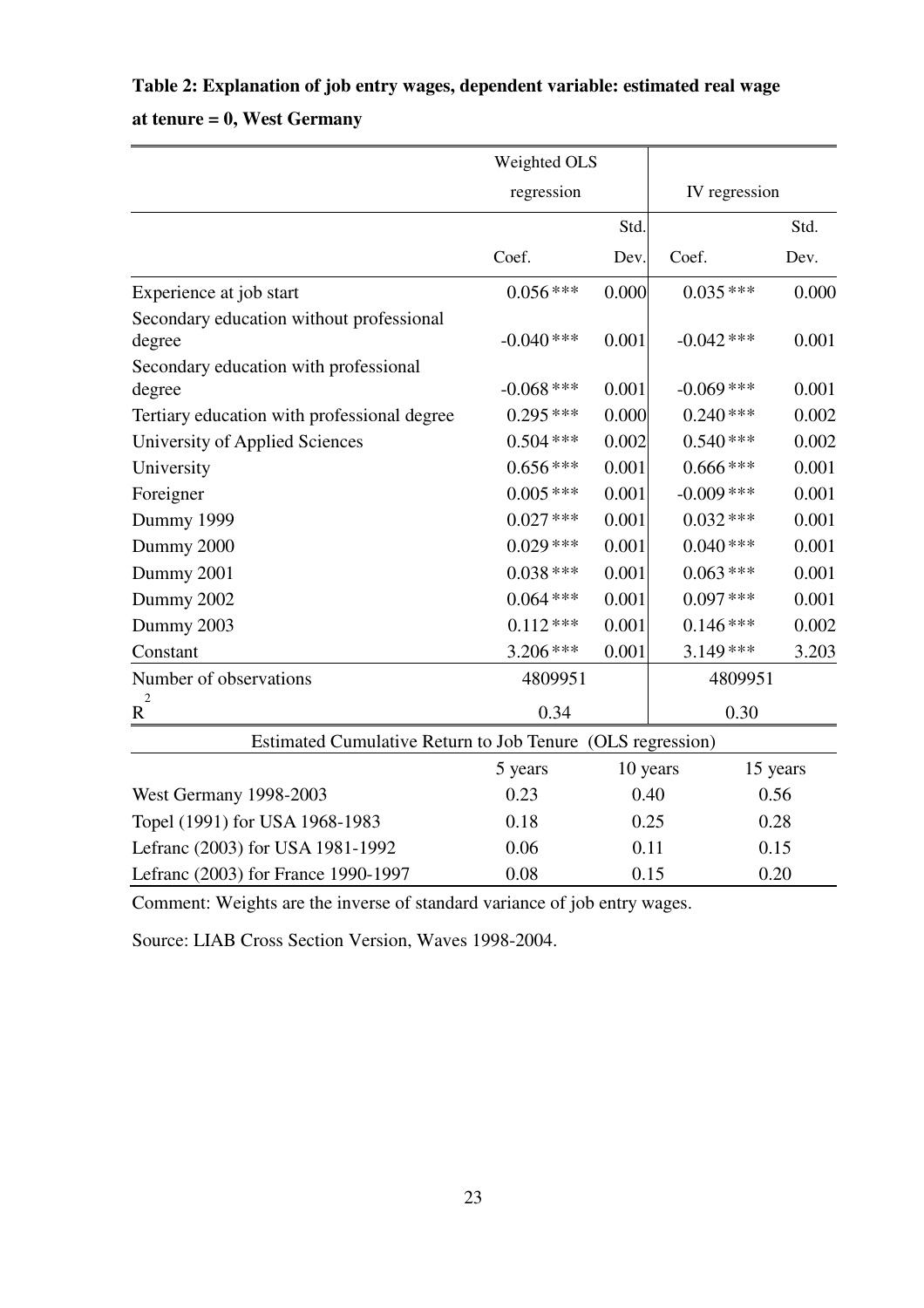## **Table 3: Determinants of establishments with higher seniority wages than the sector average, West Germany 1998-2004**

|                                               | Weighted OLS |           | Probit regression |       |
|-----------------------------------------------|--------------|-----------|-------------------|-------|
|                                               | regression   |           |                   |       |
|                                               |              |           | Coef.             | Std.  |
|                                               | Coef.        | Std. Dev. |                   | Dev.  |
| Share secondary education without prof. qual. | $-0.003*$    |           | $0.002 -0.218***$ | 0.020 |
| Share secondary education with prof. qual.    | 0.001        | 0.002     | $-0.037***$       | 0.014 |
| Share tertiary education with prof. qual.     | $0.013***$   | 0.005     | $0.199***$        | 0.039 |
| Share polytechnics                            | $0.030***$   | 0.006     | $0.242***$        | 0.047 |
| Share university                              | $0.022$ ***  | 0.004     | $0.369***$        | 0.035 |
| Share foreigner                               | $-0.020$ *** | 0.003     | $-0.198***$       | 0.029 |
| Works council                                 | $0.007$ ***  | 0.001     | $0.062***$        | 0.009 |
| Positive profit situation                     | $0.009$ ***  | 0.001     | $0.027***$        | 0.010 |
| <b>Collective Bargaining</b>                  | $0.005$ ***  | 0.001     | 0.007             | 0.008 |
| Continuing training                           | $-0.002$     |           | $0.006 - 0.012$   | 0.009 |
| Entry wages                                   | $-0.003*$    | 0.001     | $-0.019$          | 0.014 |
| Establishment size 1-20                       | $-0.005$ *** | 0.002     | $-0.049***$       | 0.010 |
| Establishment size 21-100                     | $-0.003$ *** | 0.000     | $-0.053***$       | 0.008 |
| Establishment size 501-2000                   | $0.003$ ***  | 0.000     | $0.059***$        | 0.012 |
| Establishment size >2000                      | $0.006$ ***  | 0.001     | $0.184***$        | 0.023 |
| Number of Observations                        | 27370        |           | 31901             |       |
| 2<br>(Pseudo)R                                | 0.06         |           | 0.04              |       |

Comments: dependent variables: deviation from average sector seniority wage (OLS) and dummy = 1 if above average sector seniority wage (Probit), regressions, clustered by establishment number and heterogeneity robust standard error, weights are the inverse of standard variance of seniority wage deviations in OLS, marginal effects in Probit, regressions include a constant, year dummies and 16 sector dummies.

Source: LIAB Cross Section Version, Waves 1998-2004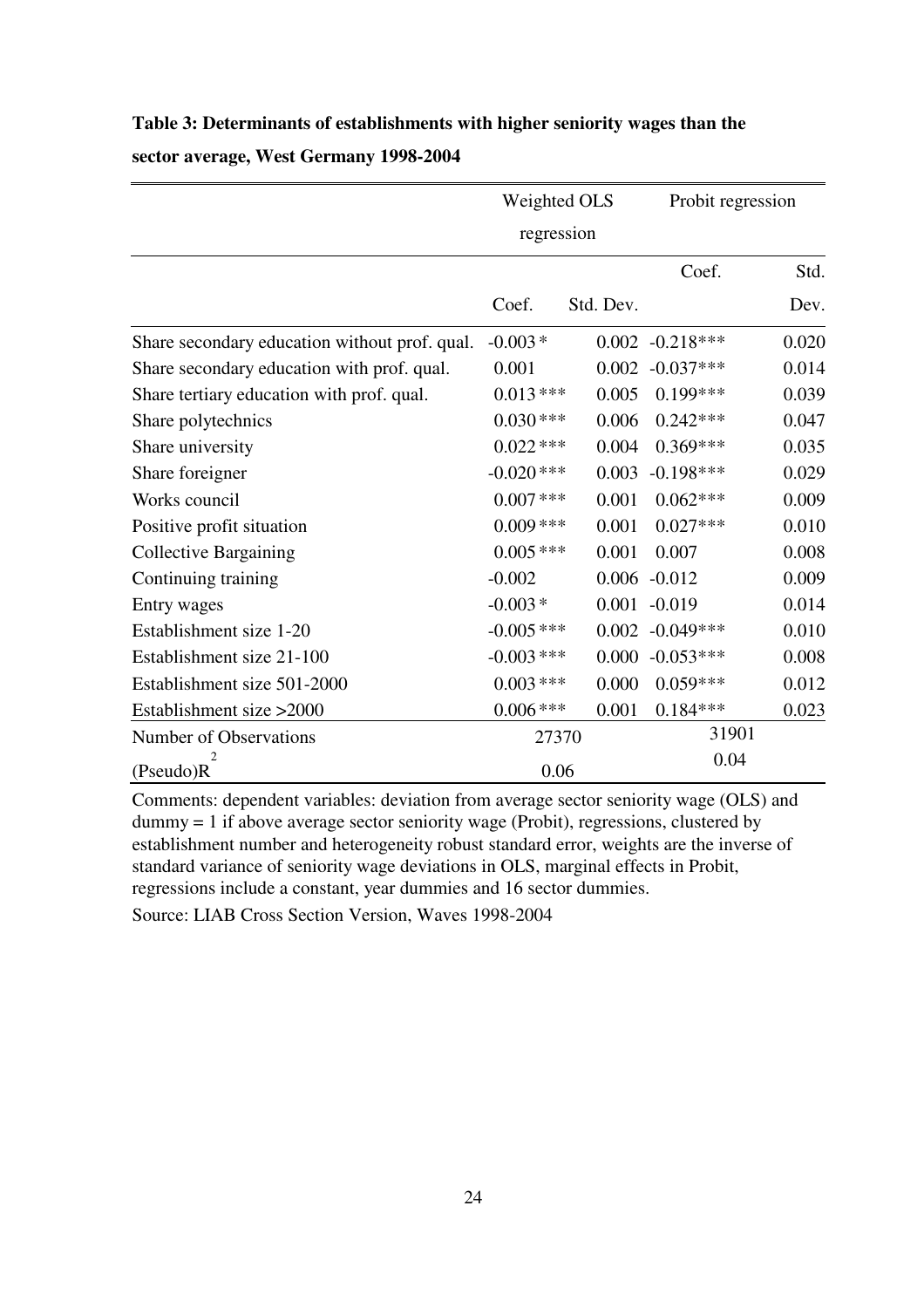#### **Table 4: Determinants of establishments with higher seniority wages than the**

#### **sector average, West Germany 2002**

|                                               | Weighted OLS |           | Probit regression  |       |
|-----------------------------------------------|--------------|-----------|--------------------|-------|
|                                               | regression   |           |                    |       |
|                                               |              |           | Coef.              | Std.  |
|                                               | Coef.        | Std. Dev. |                    | Dev.  |
| Part time for older employees                 | $0.006$ ***  | 0.001     | $0.095***$         | 0.017 |
| Share secondary education without prof. qual. | $-0.006$     |           | $0.004 - 0.175***$ | 0.043 |
| Share secondary education with prof. qual.    | $-0.004$     |           | $0.004 - 0.009$    | 0.030 |
| Share tertiary education with prof. qual.     | $-0.001$     | 0.013     | $0.279***$         | 0.080 |
| Share polytechnics                            | $0.024**$    | 0.009     | $0.270***$         | 0.100 |
| Share university                              | $0.020*$     | 0.010     | $0.324***$         | 0.071 |
| Share foreigner                               | $-0.023$ *** | 0.007     | $-0.223***$        | 0.060 |
| Positive profit situation                     | $0.013***$   | 0.002     | $0.056***$         | 0.021 |
| Works council                                 | $0.006$ ***  | 0.001     | $0.076***$         | 0.020 |
| <b>Collective Bargaining</b>                  | $0.004$ ***  | 0.002     | 0.025              | 0.018 |
| Continuing training                           | 0.002        | 0.002     | $-0.269***$        | 0.018 |
| Entry wages                                   | 0.001        | 0.003     | 0.015              | 0.029 |
| Establishment size 1-20                       | $-0.003$ *** | 0.001     | $-0.062***$        | 0.063 |
| Establishment size 21-100                     | $-0.001$     | 0.001     | $-0.055***$        | 0.019 |
| Establishment size 501-2000                   | $0.002*$     | 0.001     | $0.046*$           | 0.027 |
| Establishment size >2000                      | $0.008$ ***  | 0.001     | $0.116**$          | 0.055 |
| <b>Number of Observations</b>                 | 6049         |           | 6750               |       |
| (Pseudo)R                                     | 0.07         |           | 0.07               |       |

Comments: dependent variables: deviation from average sector seniority wage (OLS) and  $d$ ummy = 1 if above average sector seniority wage (Probit), regressions, clustered by establishment number and heterogeneity robust standard error, weights are the inverse of standard variance of seniority wage deviations in OLS, marginal effects in Probit, regressions include a constant, year dummies and 16 sector dummies.

Source: LIAB Cross Section Version, Wave 2002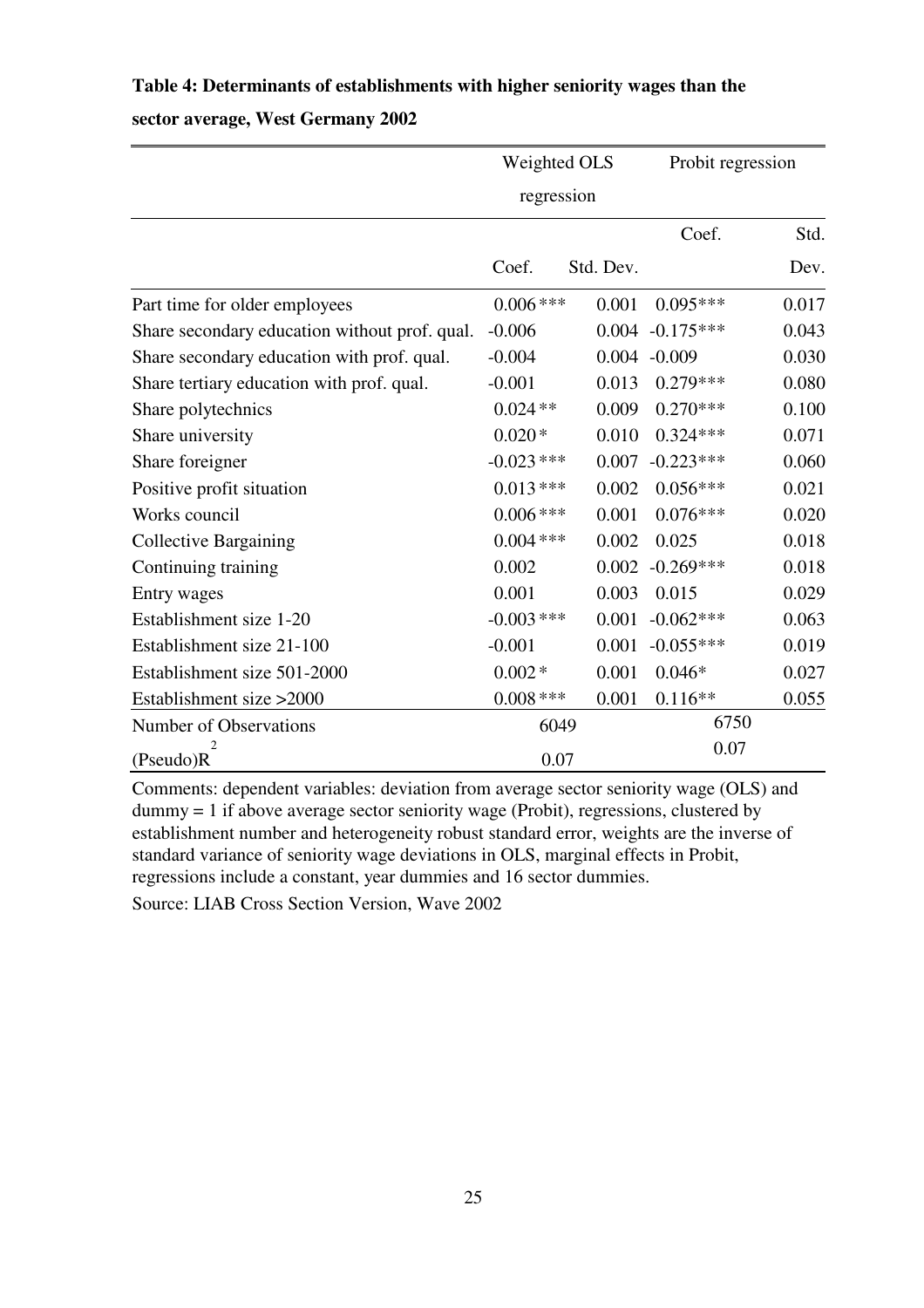|                                                                      | Average |                                                                                                             |
|----------------------------------------------------------------------|---------|-------------------------------------------------------------------------------------------------------------|
| Variable                                                             | Value   | Description                                                                                                 |
| Seniority                                                            | 11.08   | Years of seniority, imputed                                                                                 |
| Experience                                                           | 16.54   | Years of experience, imputed                                                                                |
| Experience at job start                                              | 5.90    | Years of experience in current job at<br>seniority equals zero                                              |
| Wage                                                                 | 4.56    | log wage, imputed                                                                                           |
| Secondary education without<br>professional qualification            | 0.16    | Dummy, 1=highest school education<br>secondary education without professional<br>qualification, 0=otherwise |
| Secondary education with<br>professional qualification.              | 0.62    | Dummy, 1=highest school education<br>secondary education with professional<br>qualification, 0=otherwise    |
| Tertiary education without<br>professional qualification (reference) | 0.01    | Dummy, 1=highest school education<br>tertiary education without professional<br>qualification, 0=otherwise  |
| Tertiary education with professional<br>qualification                | 0.05    | Dummy, 1=highest school education<br>tertiary education with professional<br>qualification, 0=otherwise     |
| Polytechnics                                                         | 0.05    | Dummy, 1=highest school education<br>university of applied sciences,<br>$0$ =otherwise                      |
| University                                                           | 0.07    | Dummy, 1=highest school education<br>university, 0=otherwise                                                |
| Foreigner                                                            | 0.10    | Dummy, 1=foreigner, 0=German                                                                                |
| Works council                                                        | 0.91    | Dummy, 1= works council present,<br>$0$ =otherwise                                                          |
| Profit situation                                                     | 0.28    | Dummy, 1=profit situation better than<br>that at competitors, 0=otherwise                                   |
| Average employee age                                                 | 40.31   | Average age of employees                                                                                    |
| Collective bargaining                                                | 0.91    | Dummy, 1=bargaining yes, 0=otherwise                                                                        |
| Training                                                             | 0.90    | Dummy, 1=training offered, 0=otherwise                                                                      |
| Part-time for older workers (for 2002)<br>only)                      | 0.83    | Dummy, 1=part-time offered,<br>0=otherwise                                                                  |

## **Appendix Table 1: Descriptive statistics of variables used**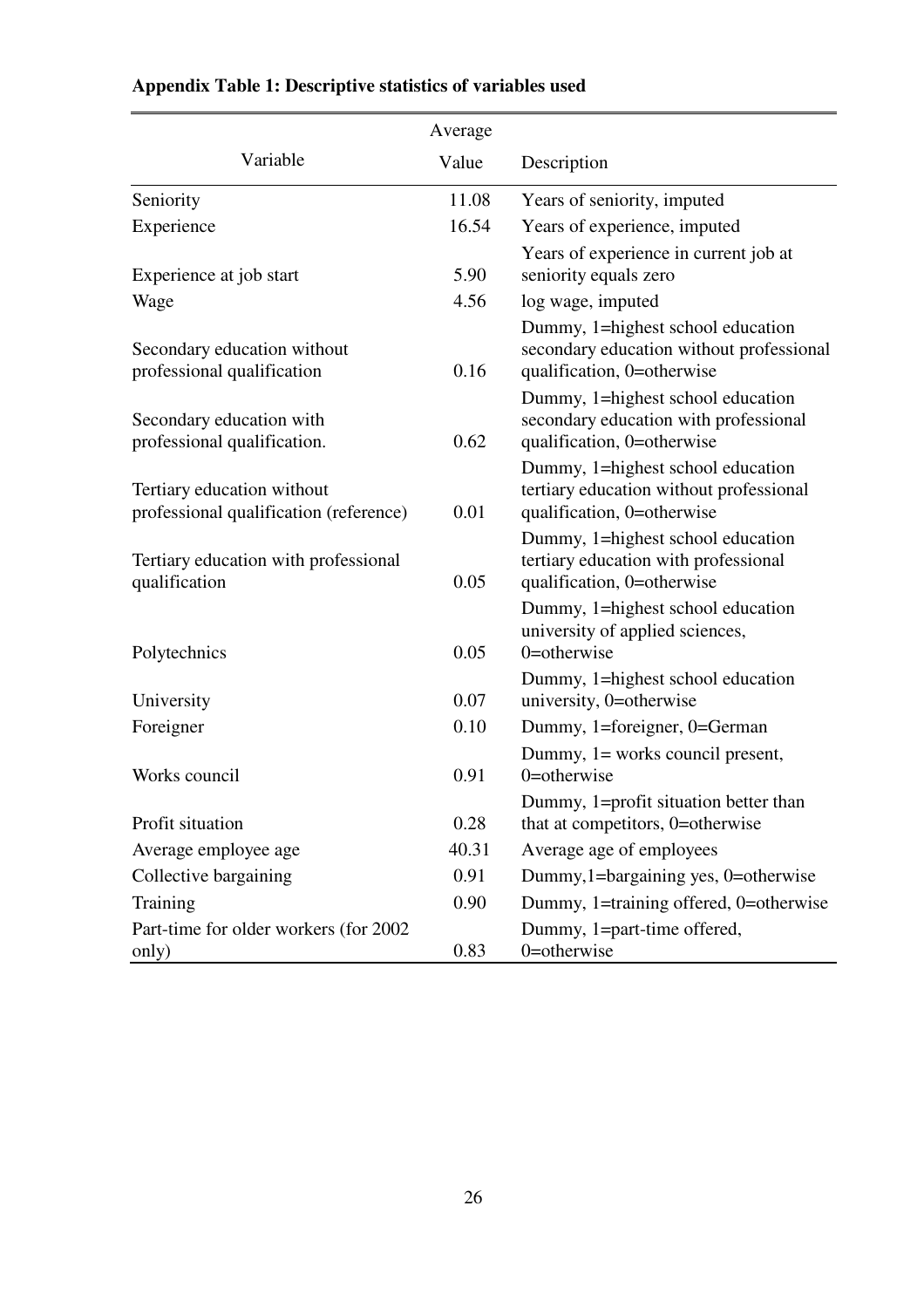#### **Appendix Table 2a: Correlations between establishment size and seniority wages,**

#### **West Germany**

|                             | Coef.        | Std. Dev. |  |
|-----------------------------|--------------|-----------|--|
| Establishment size 1-20     | $-0.013$ *** | 0.000     |  |
| Establishment size 21-100   | $-0.007$ *** | 0.000     |  |
| Establishment size 501-2000 | $0.006$ ***  | 0.000     |  |
| Establishment size $>2000$  | $0.013***$   | 0.000     |  |
| Number of Observations      | 6520865      |           |  |
| Adj. R                      | 0.08         |           |  |

Comments: separate OLS regressions clustered by establishment number and heterogeneity robust standard errors. Regressions include a constant, year dummies, five firm size dummies, and 16 sector dummies.

#### **Appendix Table 2b: Correlations between establishment sector and seniority**

#### **wages, West Germany**

|                                       | Coef.        | Std. Dev. |  |
|---------------------------------------|--------------|-----------|--|
| <b>Agriculture and Forestry</b>       | $-0.013$ *** | 0.000     |  |
| Mining and energy                     | $0.001$ ***  | 0.000     |  |
| Basic goods                           | $0.000$ ***  | 0.000     |  |
| Investment goods                      | $0.002$ ***  | 0.000     |  |
| Consumption goods                     | $0.004$ ***  | 0.000     |  |
| Construction                          | $0.014***$   | 0.000     |  |
| Trade                                 | $-0.008$ *** | 0.000     |  |
| <b>Traffic and Communication</b>      | $-0.002$ *** | 0.000     |  |
| <b>Banking and Credit</b>             | $0.014***$   | 0.000     |  |
| Insurance                             | $-0.016$ *** | 0.000     |  |
| Hotels, restaurants, private services | $-0.001$ *** | 0.000     |  |
| Education and publishing              | $0.003$ ***  | 0.000     |  |
| Health services                       | $0.013***$   | 0.000     |  |
| <b>Business services</b>              | $-0.010***$  | 0.000     |  |
| Other services                        | $-0.001$ *** | 0.000     |  |
| Number of Observations                | 6520865      |           |  |
| 2<br>$\mathbf R$                      | 0.10         |           |  |

Note: reference sector is food processing.